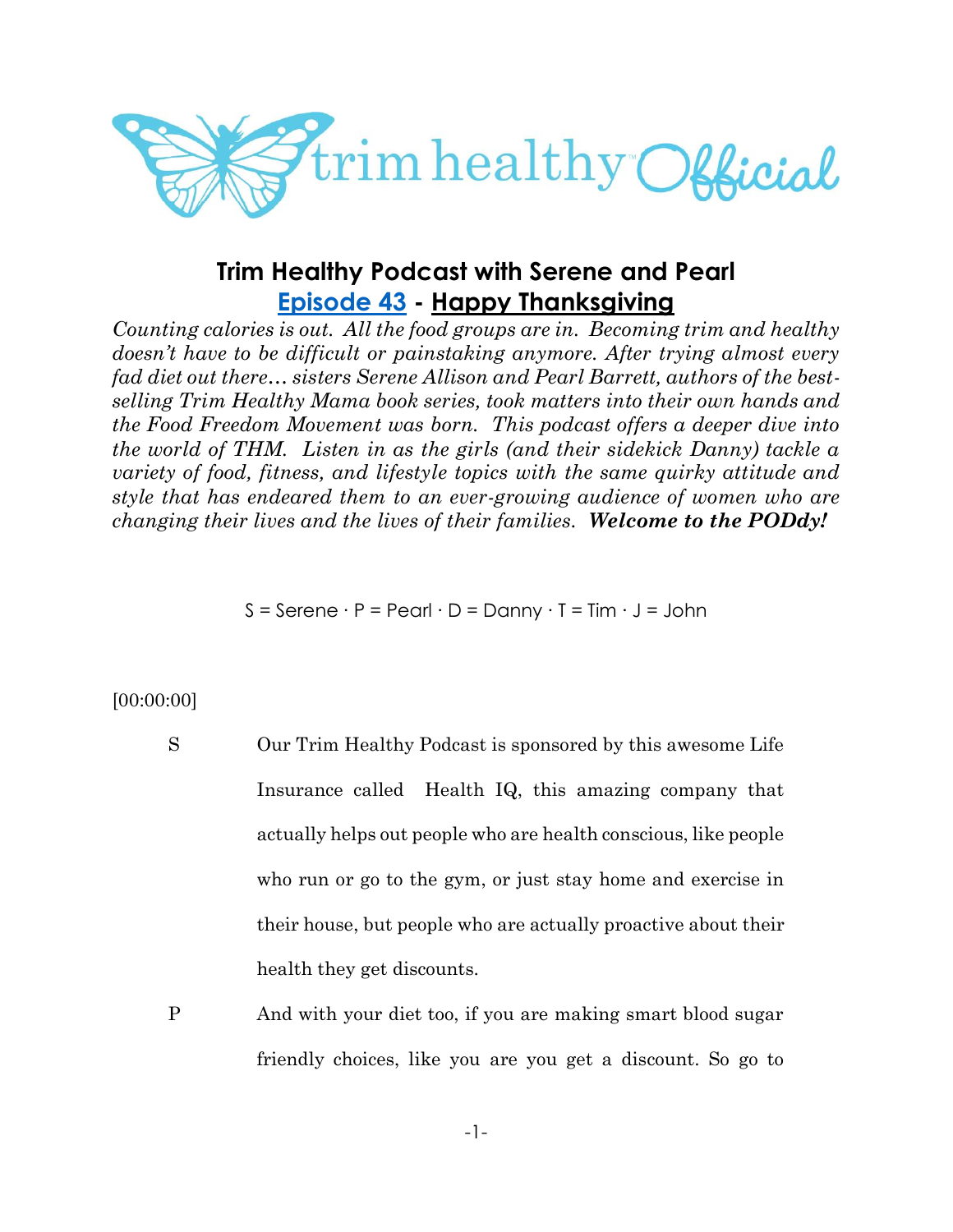healthiq.com/trimhealthy to support the show and see if you qualify

# [00:00:32]

T Hi, I'm Tim and I work for Serene and Pearl. When I'm not preparing an E Meal or rushing out the door with my Yuk Yum Bitty you can find me behind the scenes of the weekly PODdy doing my magic audio editing. Hey, somebody has to make these gals sound good and when John trips over a mic cable or Danny says something highly inappropriate I have to be around to edit that out too. Now we'll return to Part 5 of the Weight Stalling podcast next week, right now, a very special Thanksgiving PODdy.

### [00:01:07]

- S This is the PODdy with Serene.
- P And Pearl
- S Get it right, P- O- D- D-Y.
- D Hey, welcome back, ladies and gentlemen to another blast off episode of the Trim Healthy Podcast with Serene and Pearl.
- S And Danny

P Danny Boy

D And I'm here too, and we have a killer podcast for you today because it's going to be timely and it's going to be stuff that you need that's practical to help with some upcoming events in your life.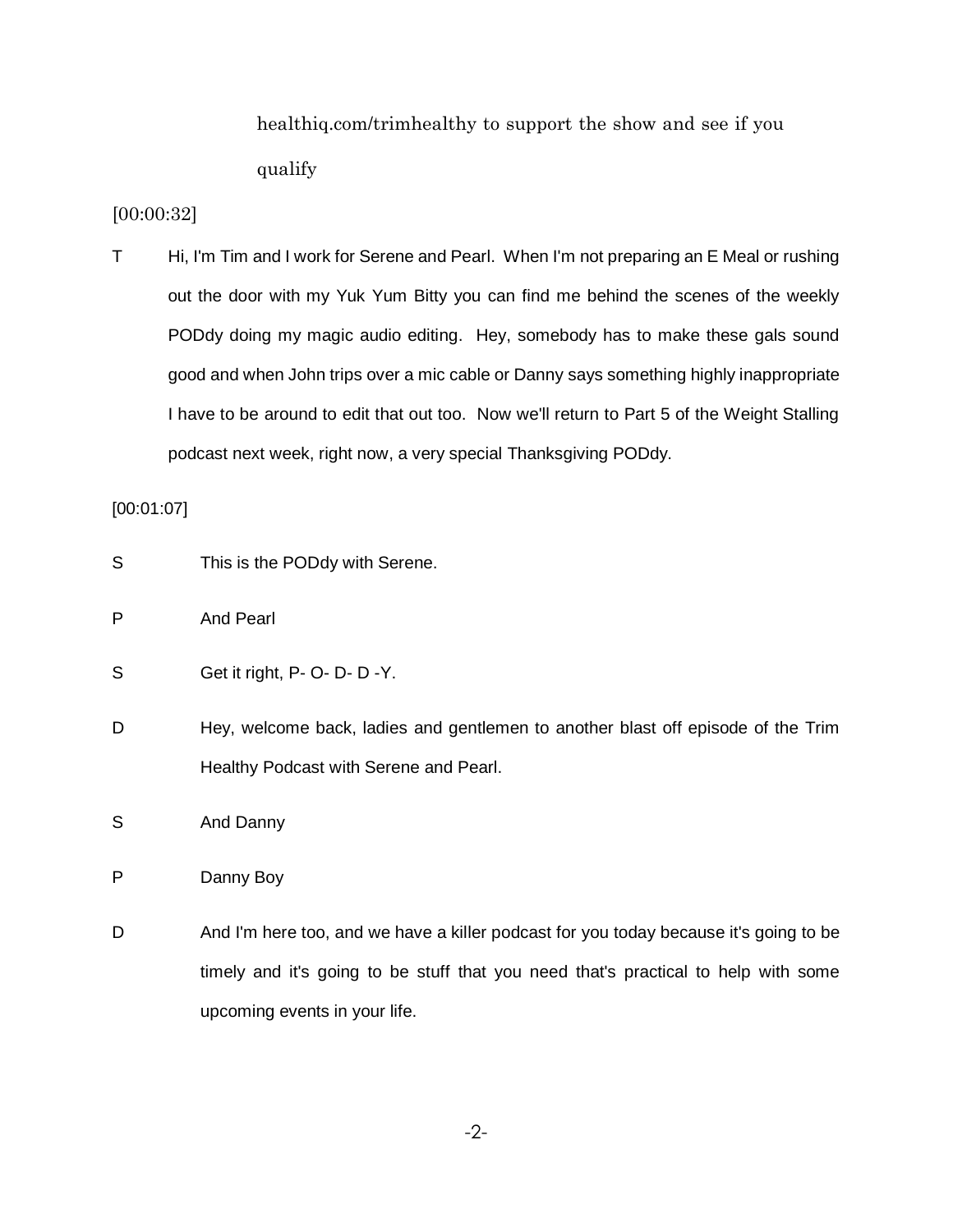- S And I'll tell you what, it's going to be special and do you know why I know it's going to be special, because Danny is wearing a special outfit.
- P Oh my goodness
- S His button-up college shirt is perfectly placed beneath this, like, navy sweater that's just for graduation events, with pointy patent shoes and polished, I don't know why he's dressed that way.
- P We have no idea because usually he's, like, "Bohemian Dan".
- D You know I feel like...
- P And today he's crossing his legs and he's, like, acting differently too, what's up.
- D I feel like I've just come in here like filth for the past couple of weeks and I just, I needed some contrast.
- P You dressed up for us?
- S He's a little bit "Mr. Bean/ Mr.Roger's" Neighbourhood.
- P Yes.
- D Here's the other thing, the other thing is that a lot of my summertime gear is straight up a bum on the beach, okay, and all of my nice things, or really most of anything I would wear in the winter just happens to be nicer.
- S It's job interview stuff, you look like you're here for a job.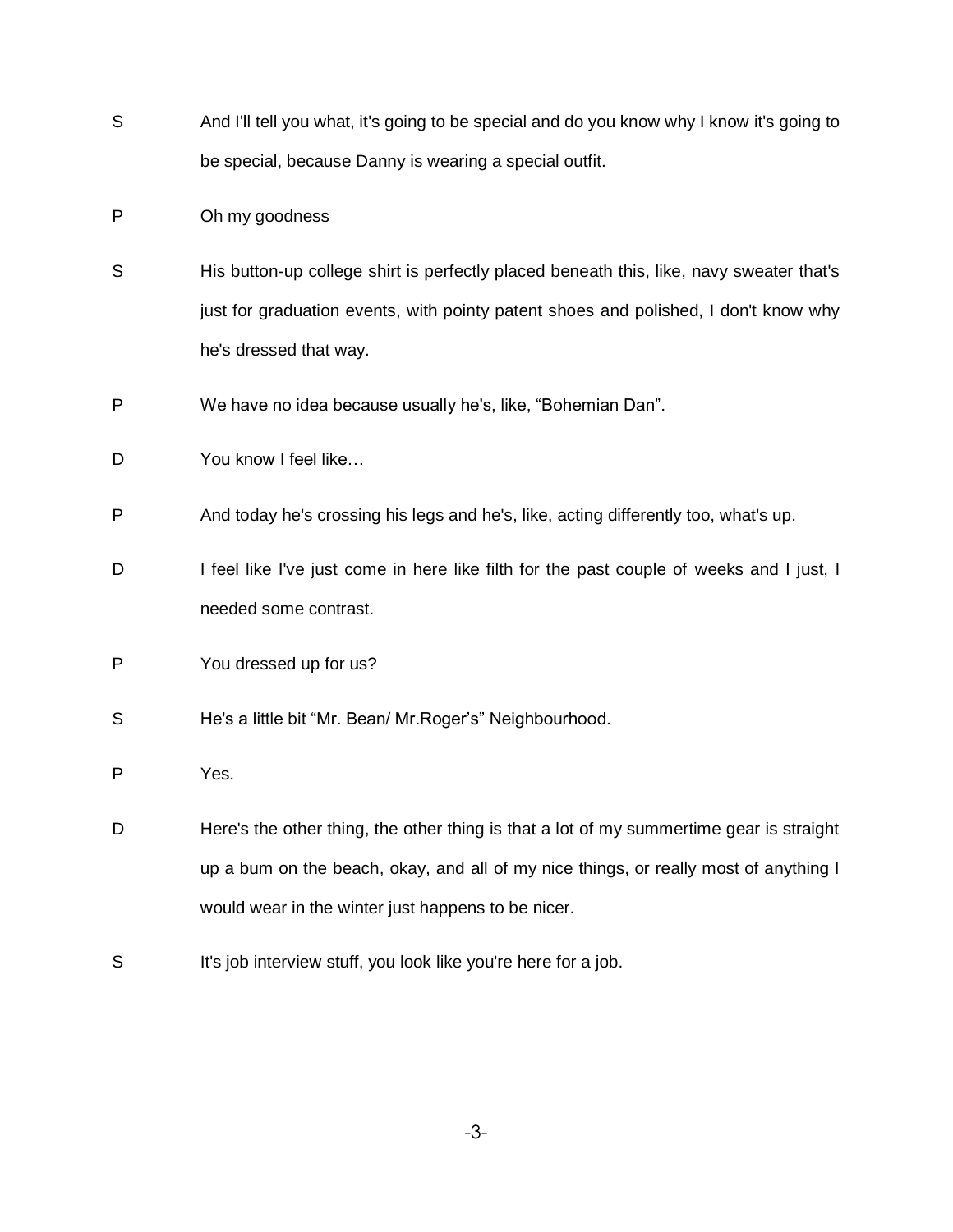- P Yes, you look like you're at a job interview or else you have a trust fund and you're just coming from a meeting about what the lawyer wants to do with the rest of your 50 million.
- S Yes
- D Yes my, before my Dad went back to Mexico he didn't leave me a trust fund.
- S And also the hair is down, like last week your hair was sticking up and almost afro.
- D But I'm telling you...
- P Today it's like, there's only a quarter about as much, is it the same haircut or did you get your hair cut?
- D I don't even know when the last time I got a hair cut.
- S He constrained it Pearl.
- P Yes, you constrained it, it's like it's behaving, just like your outfit is behaving.
- D Excuse me folks, my hair's not cut its constrained.
- S But I'll tell you though, so I feel the specialness in the air, I feel like there's something good going to happen today in the podcast.
- P Yes, we're going to talk about it, because it's happening, the holidays are happening, and Thanksgiving and Christmas, we say Christmas in this PODdy. And that's Mrs Christmas, Serene, sitting over there.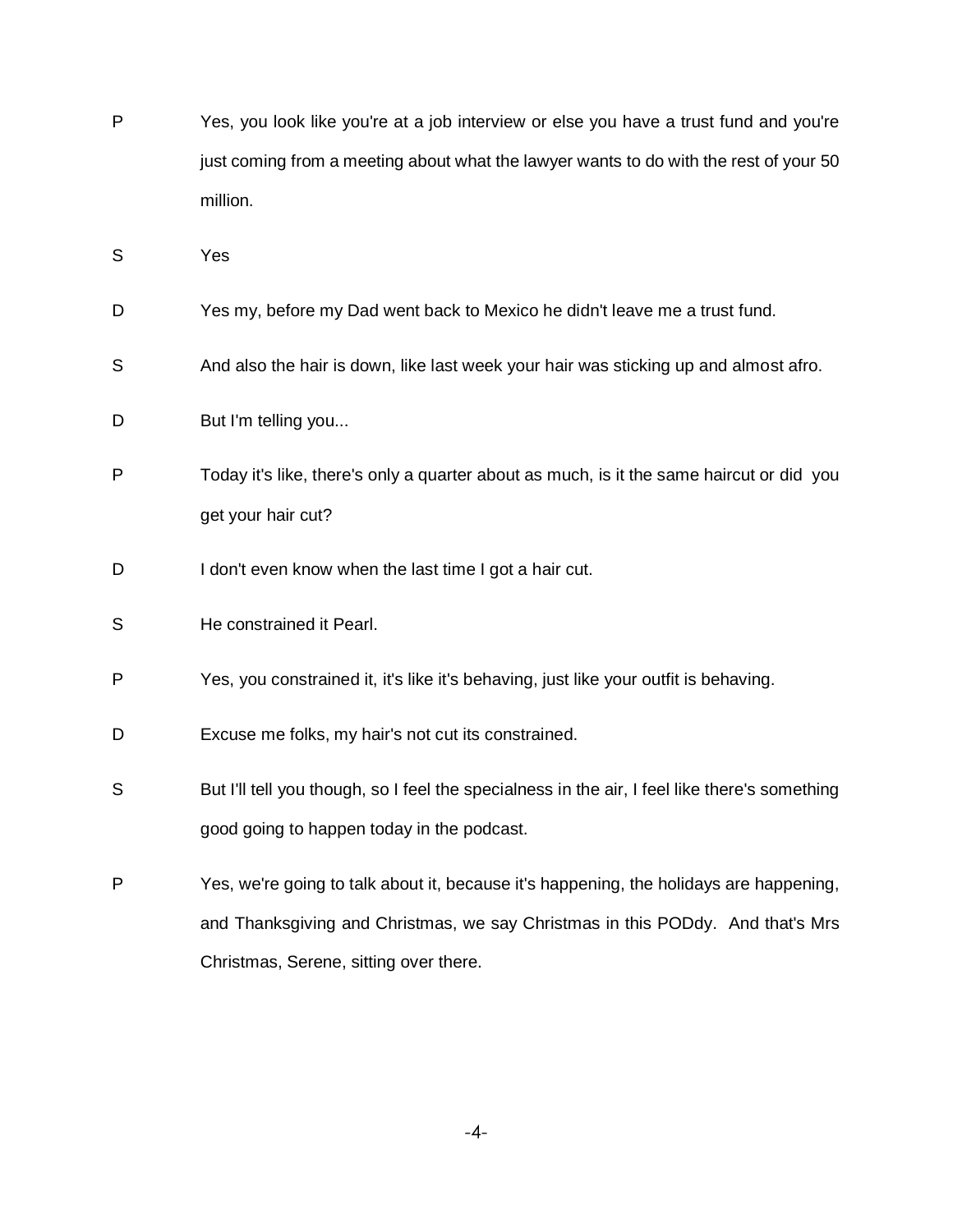- S Oh I tell you what, my children, my children are Mrs Christmas' offspring and I'll tell you what, all the, now they're like pleading, Mom, every time they open the door, I feel it in the air, I smell in the air, can we put our Christmas tree up today.
- D Wait, Serene, do you love Christmas?
- S I love it.

[00:03:37]

- P She's beyond a lover of Christmas, since she was a little girl she lives from the day Christmas ends.
- S I used to call myself Serene Christmas Campbell.
- P To the day it starts.
- S My first baby was due, it came a little early, but it was due a week before Christmas and I knew God gave it to me for Christmas, because of how special Christmas is.
- P And Thanksgiving is around the corner and guess who we have to have in this PODdy today, Mr John, our producer, who is the Christmas Grinch, he hates Christmas.
- S Oh he doesn't believe in it. He loves Jesus, but he doesn't believe in Christmas.
- D **John is a foul Christmas Grinch.**
- P Because he thinks it's a day, he thinks it's a day that you have to celebrate. Oh, he thinks he has to defend himself.
- J Now let me be specific here, I don't hate Christmas, I hate the celebration of retail Christmas.

-5-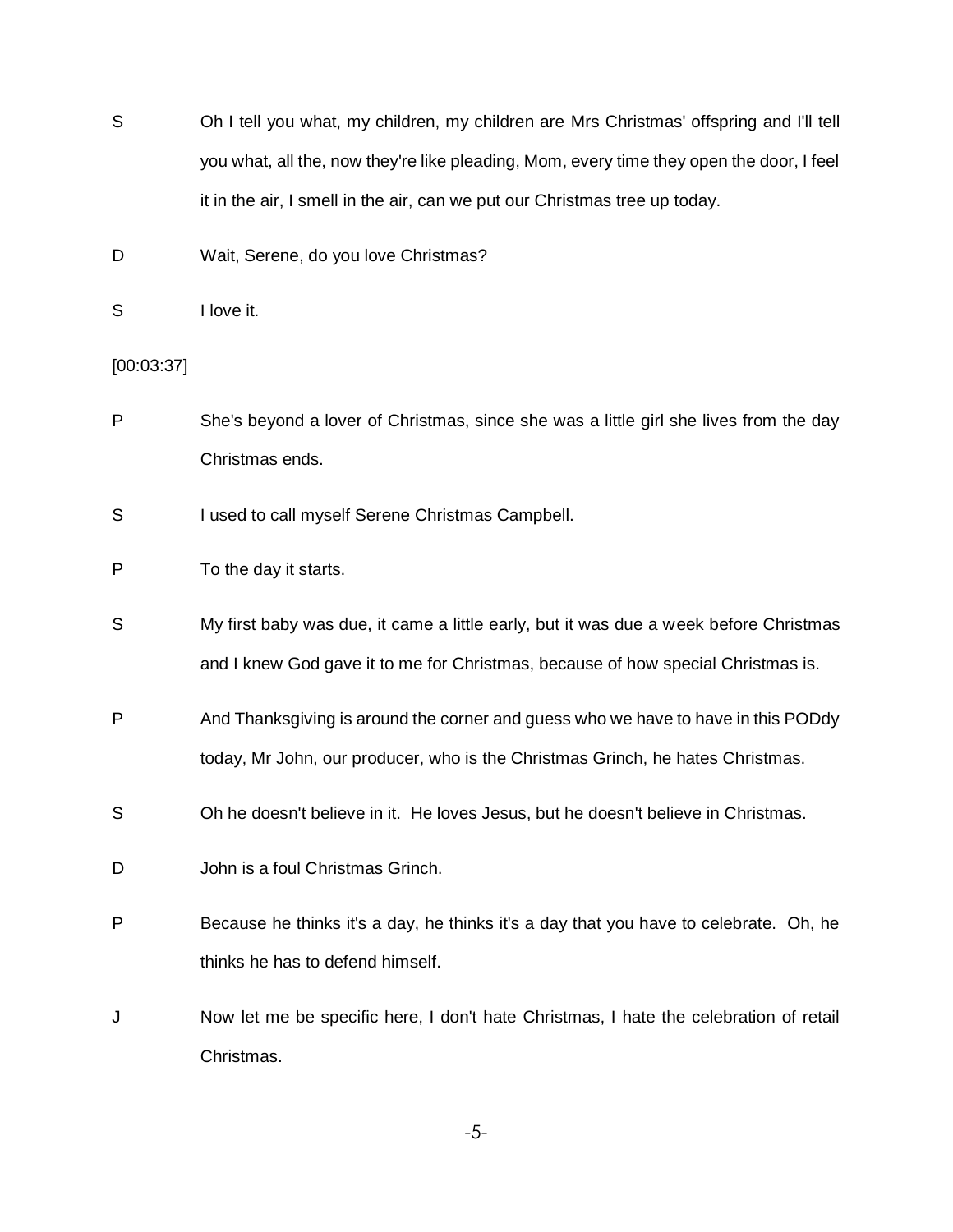#### [00:03:45]

- S I agree with that.
- J Traditional Christmas is a beautiful thing, unfortunately I do not believe that the majority of people who celebrate, I'm putting my fingers up in quotes, "celebrate Christmas" are celebrating the "traditional Christmas." I think most people celebrate the "retail Christmas."
- S And because of that he boycotts his own beautiful tradition
- P Okay, a big round of applause for John.
- D Yes, good job John.
- S Yes, actually John I'm going to constrain myself as good as Danny's hair is constrained and not get into it. Usually every Christmas John and I get into a big whopping fight.
- P Fight!!
- D Is that like the Peewee Herman word of the day, constrained?
- S And I know that it's probably not the right day. Don't, if you're there and you're on John's side and you're probably yelling back to me and I know that, you know, there's.
- P The Wise Men didn't make it to the birth actually; it was, like, four years later.

-6-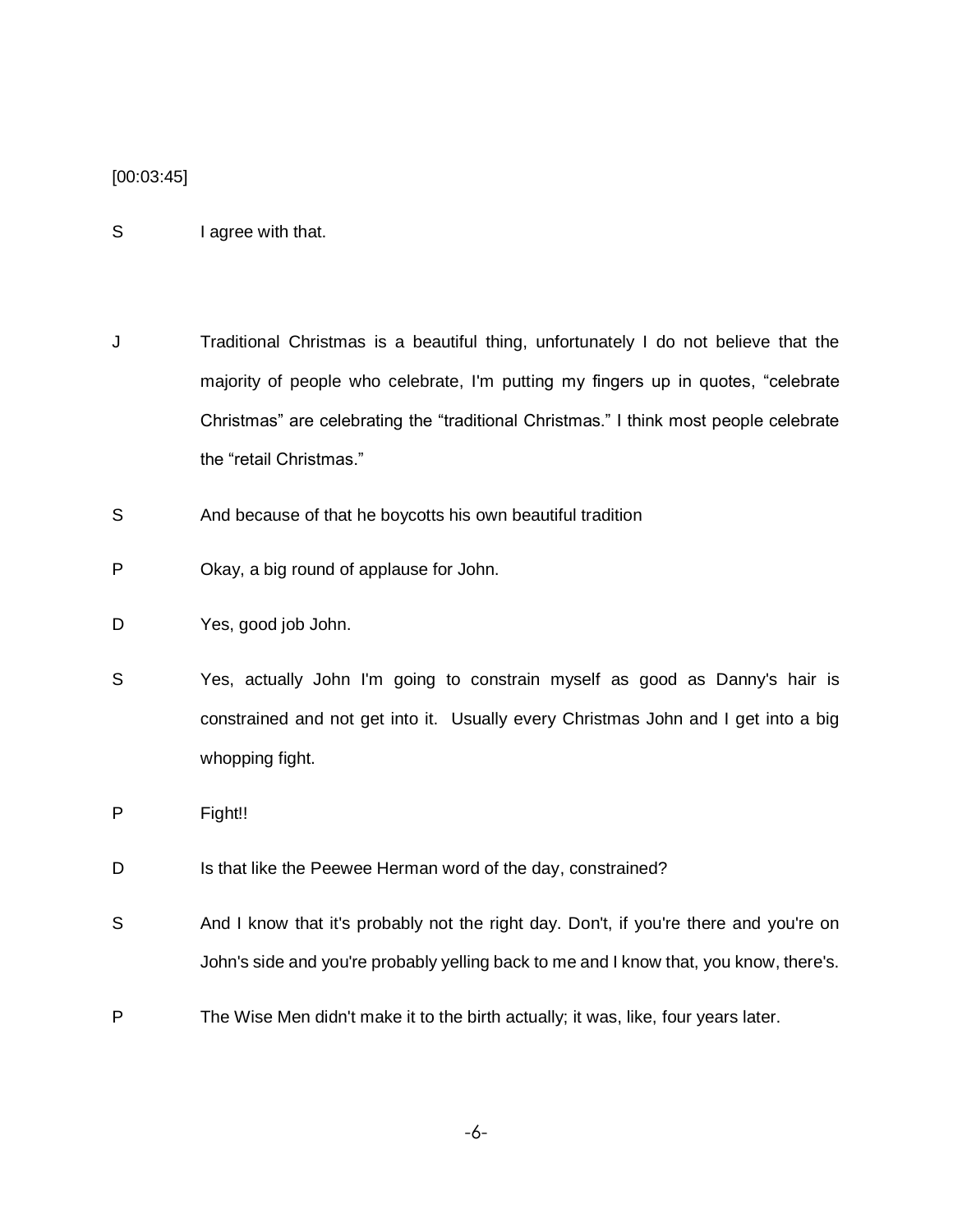- S I know that, but guess what? I'm going to celebrate the birth of my Saviour. Do you know why? Without Him coming to earth we'd all be in a bunch of pain.
- P We would.
- S There'd be nothing, no light, no life, no hope, no salvation, no nothing, so I tell you what, if I'm going to celebrate human's birthdays I'm going to celebrate the Creator of the earth's birthday. And I don't care, and I never celebrate my children's birthdays on the day, because sometimes I have to wait for pay checks from husbands and...
- P Oh you got John back.
- D John's coming again.
- J See, see I want to celebrate Serene's style of Christmas, that's the style of Christmas I'm all about, okay.
- S But I don't care about presents and all that stuff.

[00:05:42]

J But I don't, yes, I don't think any of that can be found at Target or Wal-Mart or Amazon.com.

S Yes, but you know what I love to give away, I love to give, and I'll tell you what else, I do love that you can go to the mall, the retailers' craziest materialistic place, but they're "Joy to World" the Lord has come, let earth... What is the word?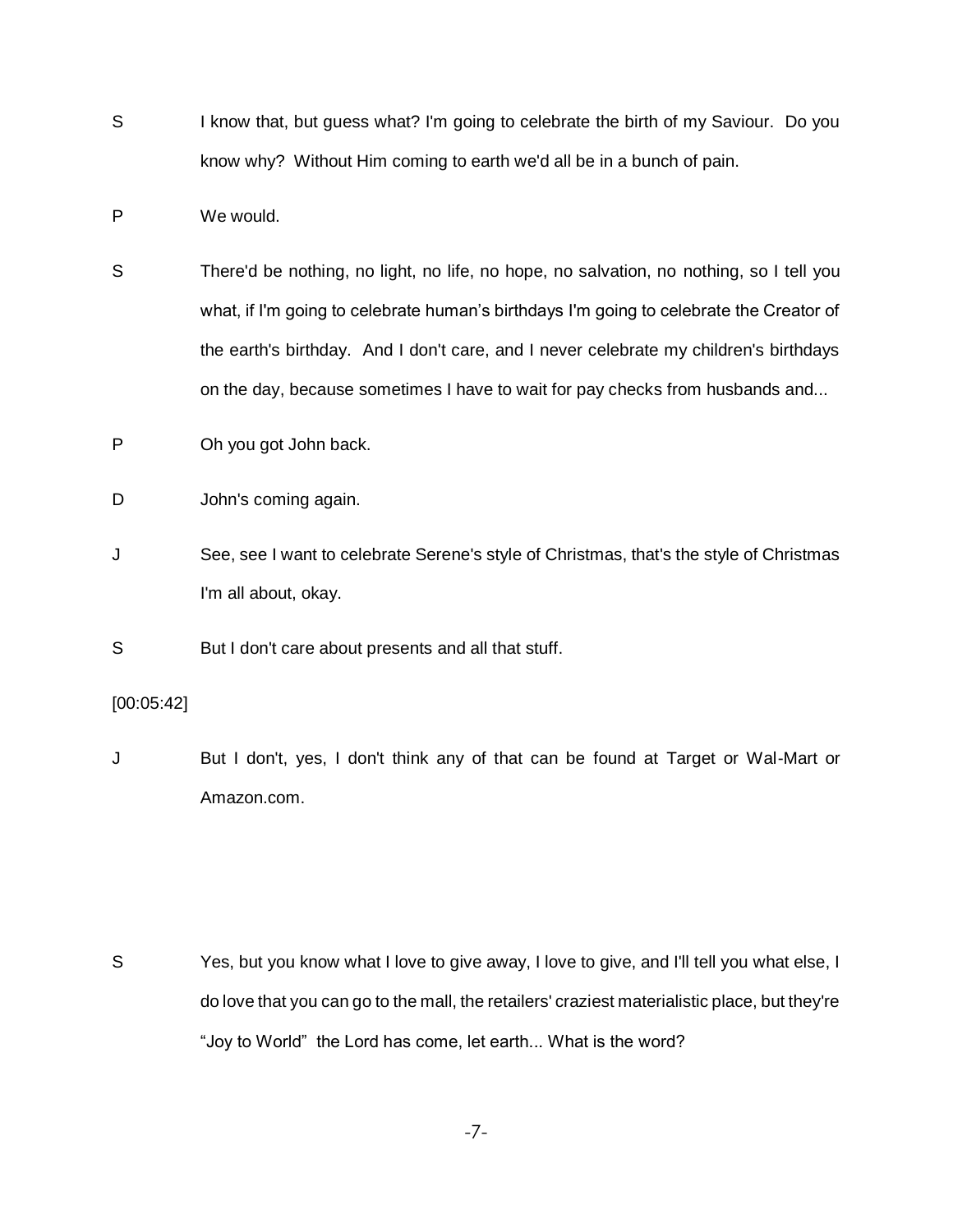P Receive her King.

- S Receive her King. My point being is, even in the places where you could never even say Jesus hardly, it's put through the sound system loud, so there is some good things.
- P Well, can I say something about that, though, I was at the mall the other day and I almost had a fit, it wasn't even Thanksgiving, when this goes live this will be a week before Thanksgiving, okay, but it, this was a couple of weeks ago and they were playing Christmas songs.
- S That's wrong though.
- P And I'm, like, no, you don't do that, why are you doing that, it sort of takes away the excitement of Christmas, because it's way too early.
- S Well, I love singing Christmas songs all through the year, because I think half the worship songs can be Christmas songs, but there are special little nostalgic songs that I like to keep for Christmas.
- D Yes, I'm with you, I don't like the Christmas music too early, we need to get through Thanksgiving.
- P Exactly, get through it and then put your tree up and...
- D You what it is? It's these retailers getting all zealous about making that change.
- P Exactly, they want us to purchase and buy, buy, buy...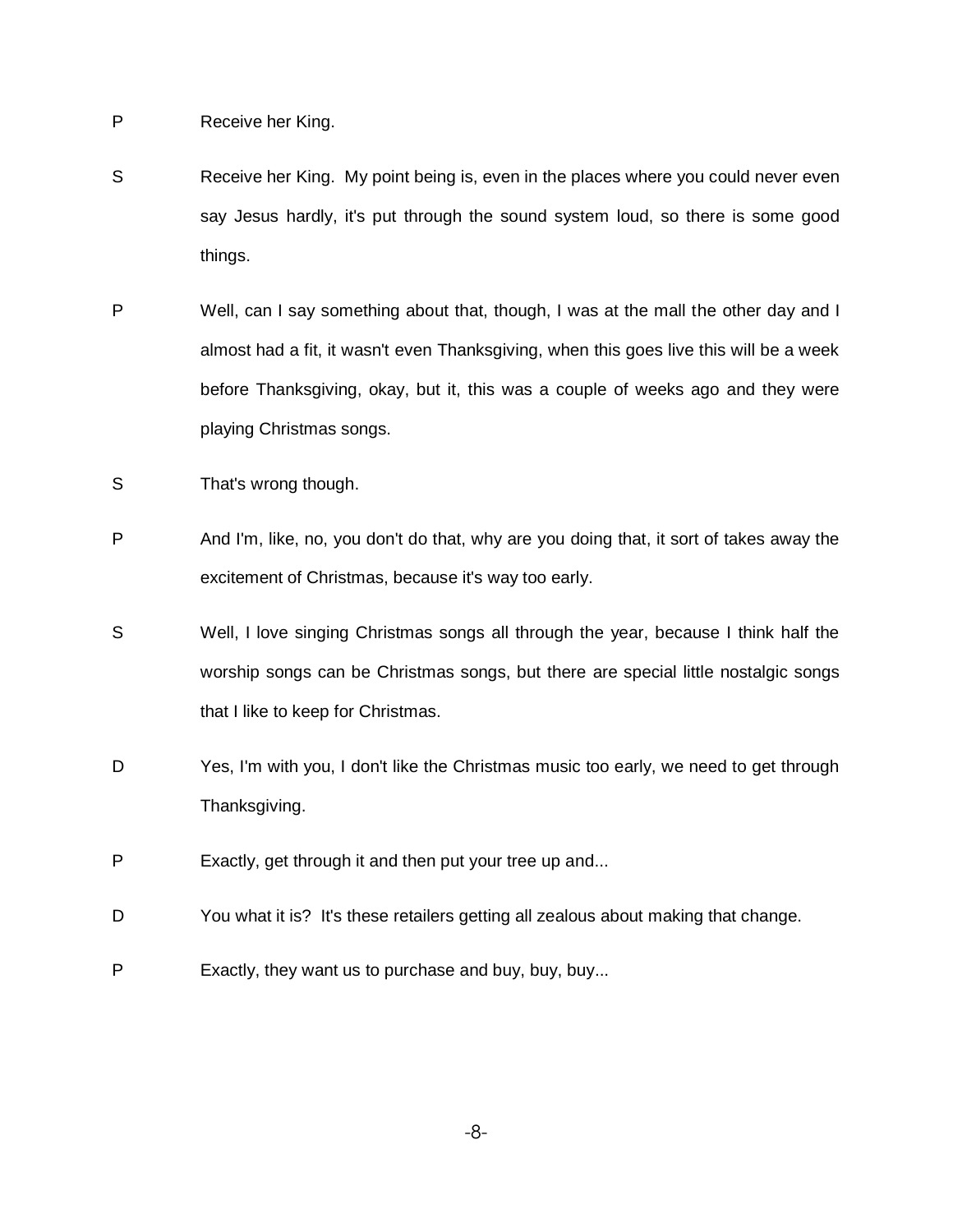- S And I know you can't put the lights in the tree because of the druids and all that kind of stuff, but I'll tell you what, the pure all things are pure, and to me He's the light of the world.
- P Serene thinks all her own thoughts as she puts up that Christmas tree, okay these I ights to me mean...
- D That's good, and you know why, because there's not another author of your life. And see, that goes into a lot of stuff we talk about on THM, you know, and it's, like, well because the origins are like... And it's, like, I get that, I don't know, I can't research everything and even if I did I wouldn't be sure that the material I was reading was authoritative. So I have to be the author of what I do and why I do it.

#### [00:07:38]

| S | And don't go to church on Sunday and don't even call it Monday and don't even call it |
|---|---------------------------------------------------------------------------------------|
|   | Tuesday, it's all pagan, this and that, oh you called it Tuesday                      |
| D | Or Sunday that we're worshipping the sun, yes                                         |
| S | Sun God and all that kind of stuff                                                    |
| D | Yes who knows if any of that's even valid or real. Maybe it is, but                   |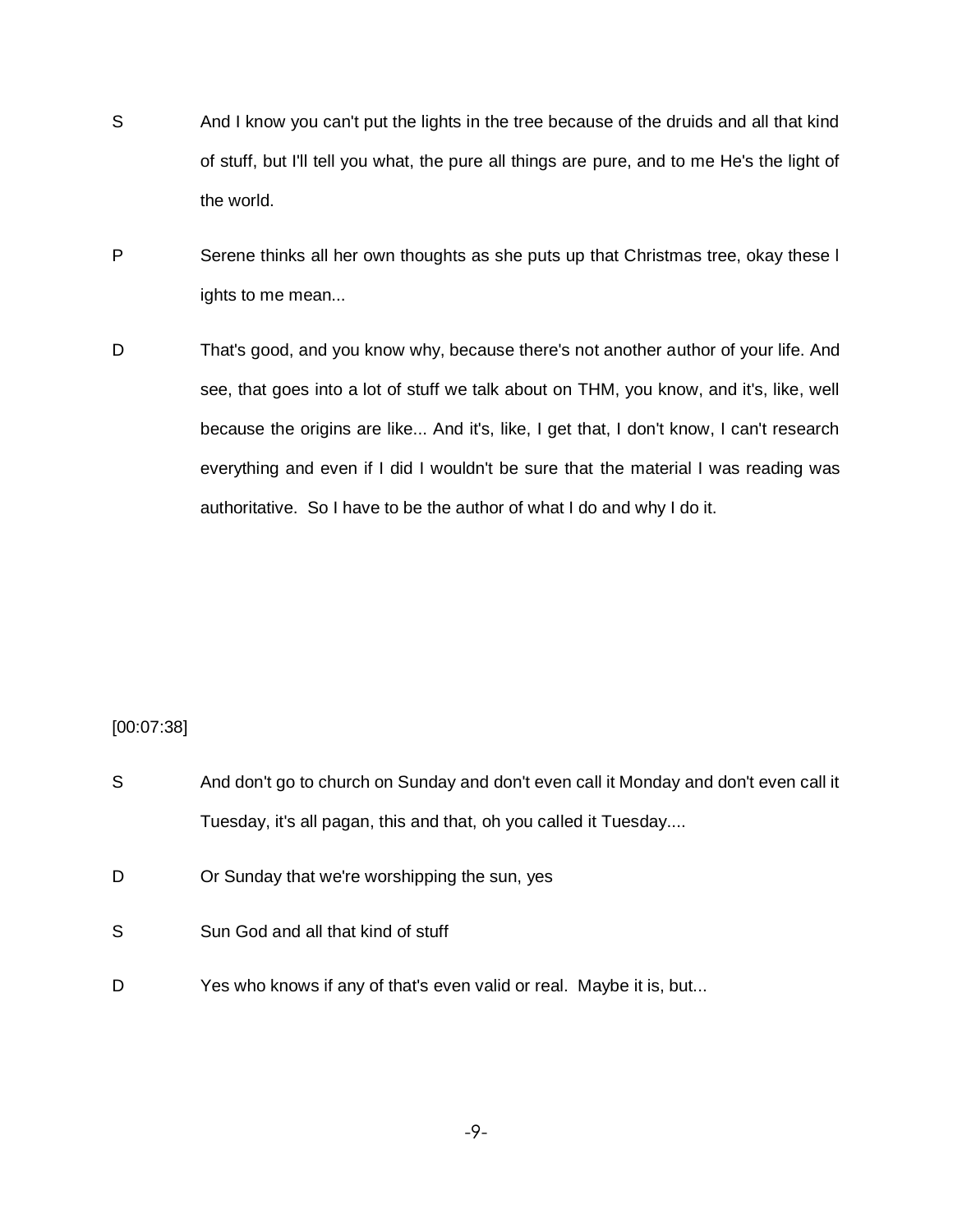- S The devil has tried to pervert everything, and he's especially going to try and pervert the day that we celebrate Jesus.
- P It's like music too, and drums, even drums will...
- D Oh let's talk about drums.
- P I remember, yes you do, Danny is a drummer, I remember when Serene and I did some albums for mothers. We did a lullaby album and we just had a little lovely bit of percussion in there, you know, because sometimes you need a little beat.
- S Your heart beats right, Danny.
- D Yes it does.
- P Oh, we got so many letters, do you know what drums are, they cause a perversion in the body.

[00:08:24]

- S They're called the base, base desires.
- P Yes, they bring out base desires.
- D Like to dance, do you mean?
- P It brings about desires Danny.
- D We just don't even want to dare find out.
- P We don't know, but all I'm saying is, yes, you can, to the pure all things is pure, you can... Listen, if you don't want to celebrate Christmas keep listening, because we're just going to have some good info for you anyway.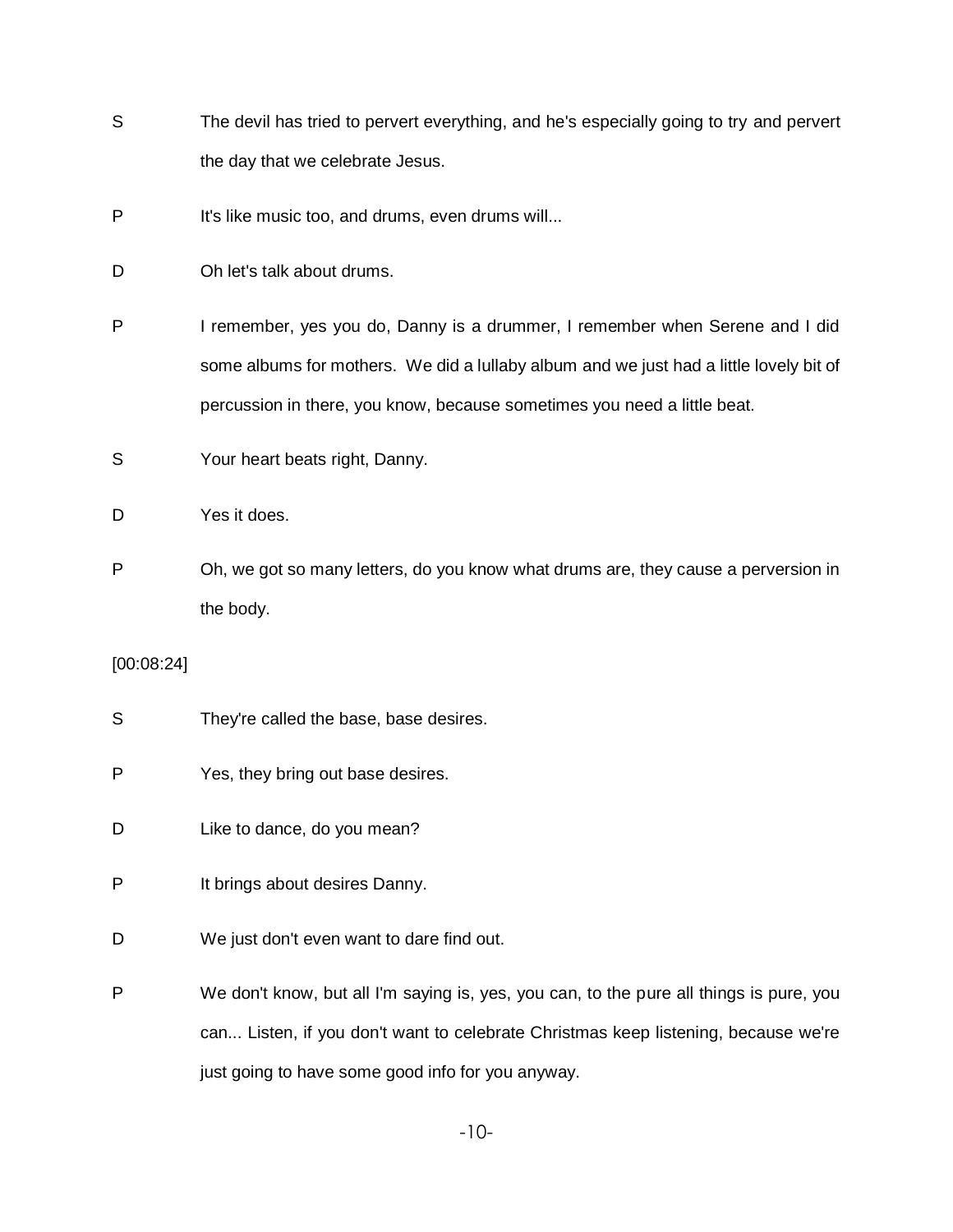- S Because we love John, and he doesn't celebrate Christmas, but we love John.
- D John doesn't celebrate.
- S But I'll tell you what..
- D Because he's the Grinch
- S Vange, our sister Vange, she came back and she heard, you know, that we got a lot of albums sent back because of that, she's like I just came out of Africa and when they go to church, they start walking out of their village to the sound of a drumbeat.

P Yes

- D Oh that's what calls them out.
- S Yes, like, they march all the way from their tribe to whatever and, you know, the way they dance.
- P Anyway, well let's stop our preaching and get to some teaching.
- D Hey
- S Oh my goodness
- P And talk about how to get through these holidays, how to do it and own it, no matter what you're going to do, we're going to talk about it, and how to do it with joy, rather than guilt and how not to dread it.
- S How to celebrate the flavours of the season and not have to, you know, deny yourself those flavours, but you can deny yourself the pounds, if you want.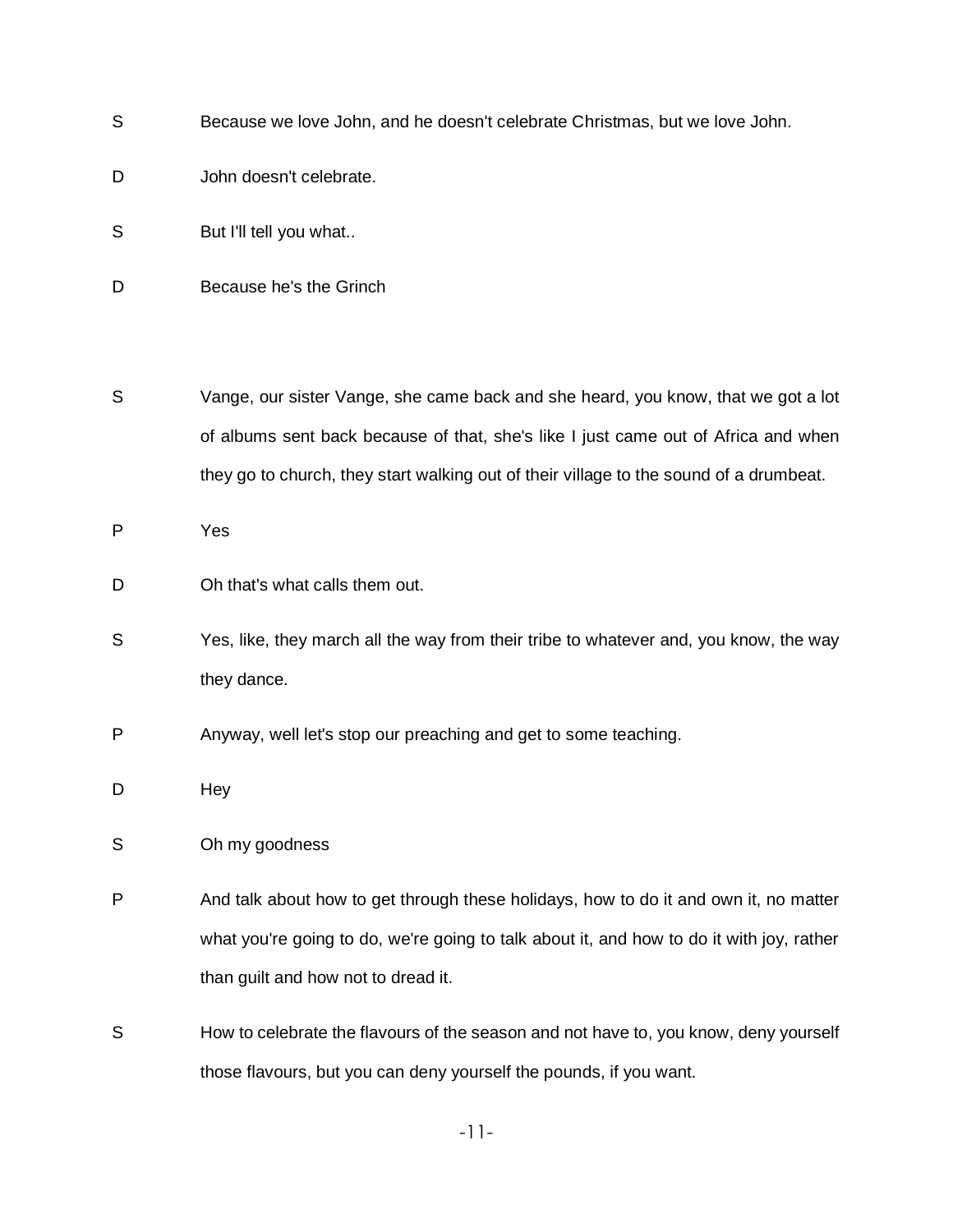| P          | Yes.                                                                                      |
|------------|-------------------------------------------------------------------------------------------|
| D          | How do I celebrate the flavour of a Reese's Peanut Butter Cup?                            |
| S          | Oh we will tell you.                                                                      |
| [00:09:44] |                                                                                           |
| P          | Well, in our cookbook before this latest Trim Healthy Table, there's something called     |
|            | Treece's if you had read the book Danny                                                   |
| S          | Danny, they're my favourite food, my daughter makes them for me, like, at the drop        |
| of a hat.  |                                                                                           |
| P          | They're incredible. You need to go get that book, go make some, Danny.                    |
| S          | Hey, just as a little side note if you're listening, if you've ever made the Treece's you |
|            | can do a little alternative and make them with melted 85 at the bottom.                   |
| P          | 85% chocolate                                                                             |
| S          | Instead of Skinny Chocolate and it makes it a little more like the normal ones.           |
| P          | Or I'm telling you, our new chocolate chips, melt those I'm so in love with our           |
|            | chocolate chips, I have this addiction.                                                   |
| S          | They're good.                                                                             |
| P          | Because they're so smooth                                                                 |
| S          | Oh I know.                                                                                |
| P          | Did you notice that, Danny?                                                               |

-12-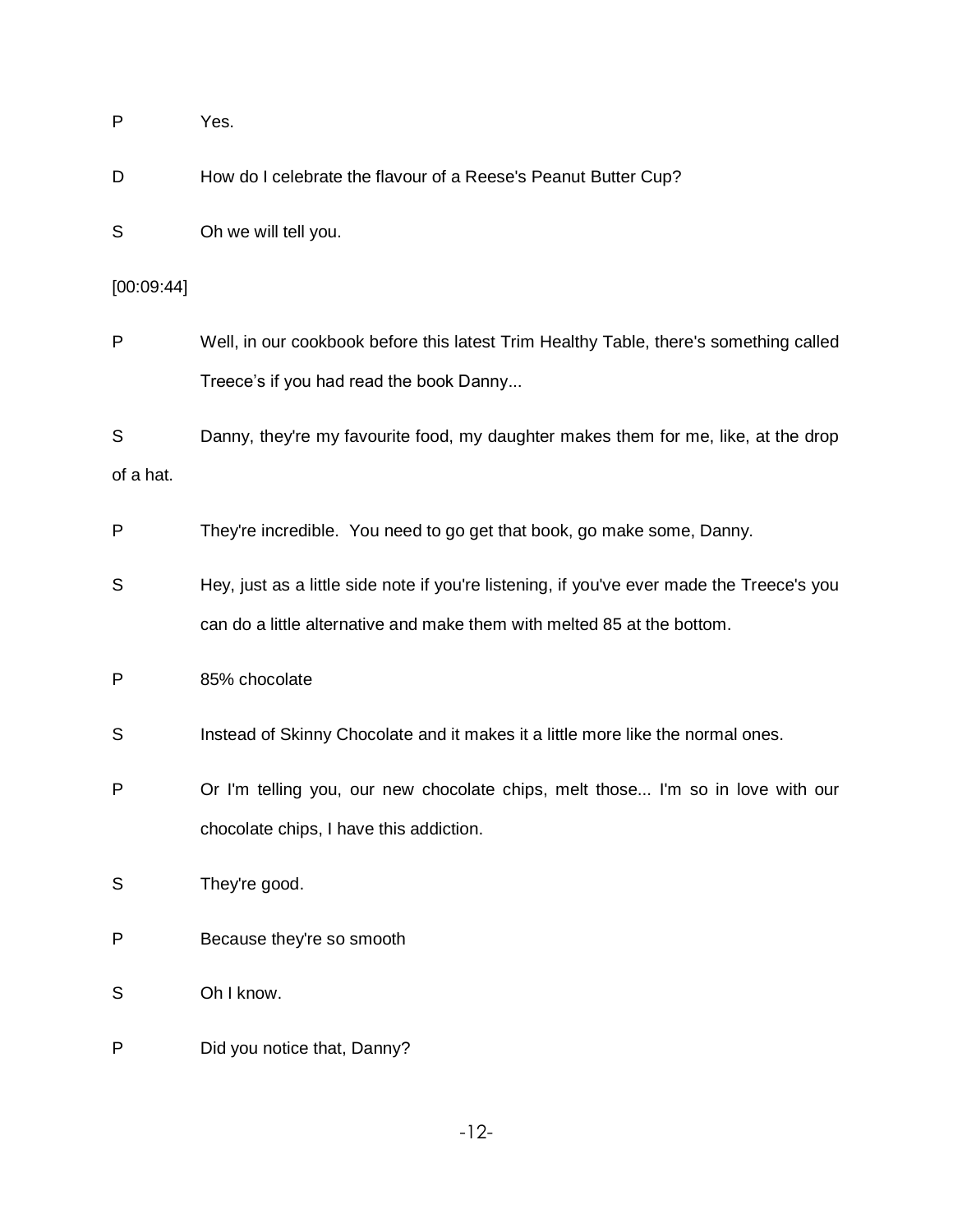- D I need to try these chocolate chips.
- P Hold on, excuse me, you don't have them yet?
- D I'm sorry, no, I have tried...
- P They kept the packet from you.
- D Yes, it's just been kept... I've tried a little bar of chocolate back in the day.
- P Oh the bars that will be coming yes when we were testing
- D But I've not tried a finished product chocolate chip.
- P What's wrong with him?
- S Danny, your hair's going to get unconstrained if you get upset, so just keep it, keep it cool.
- P We'll bring you a bag next week.
- D Yes, I think we need to do that.
- P You can try it live, okay.
- D Hey
- P Live
- D I'm saying, hey, it's not the word of the day, it's constrained. Sorry, back to the point, Pearl?
- P And I just put my braids on top of my head, because it felt right.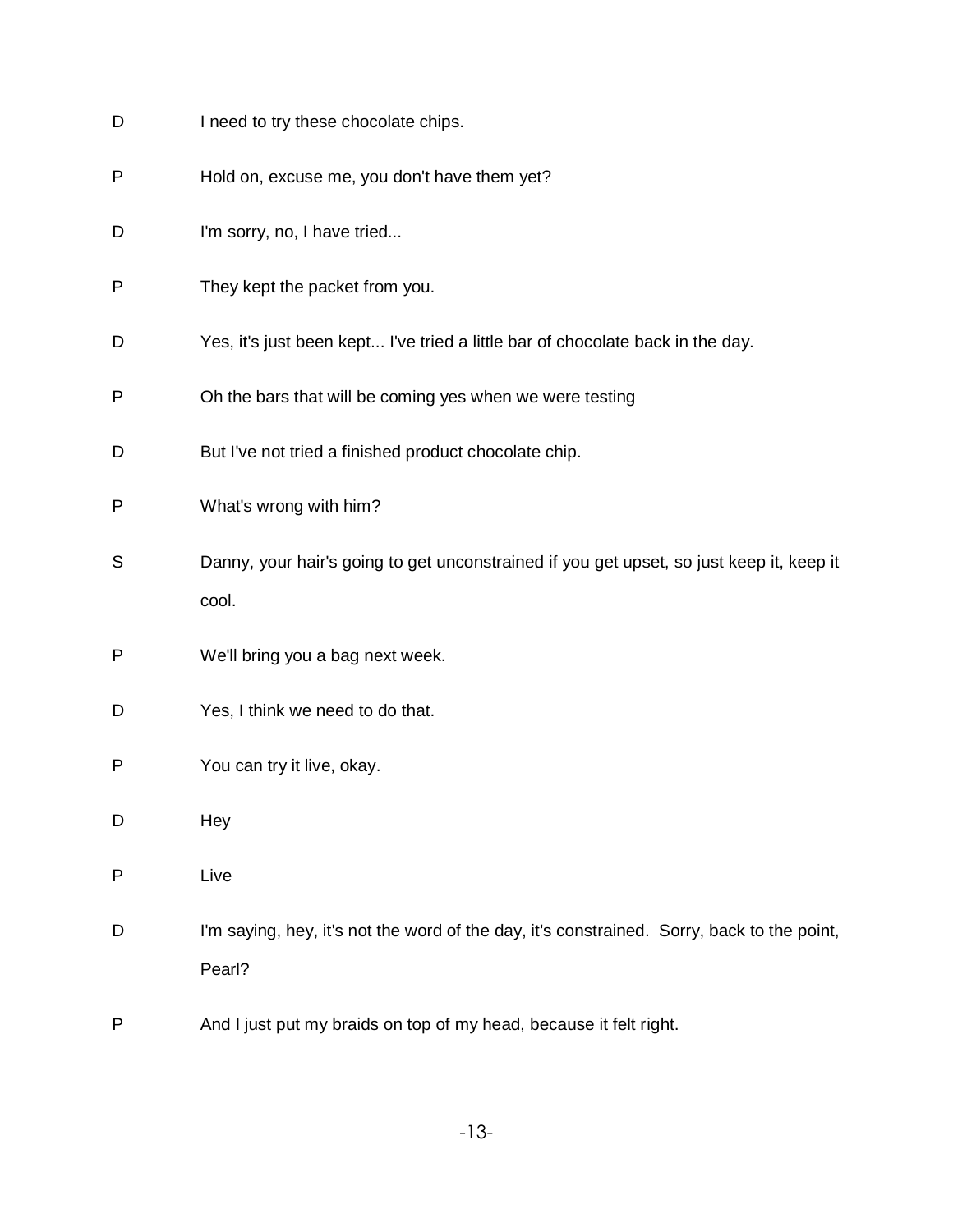- S And you look like who, the little girl from the Grinch movie, it feels good, because it's holiday-ish. Yes, I just do things. Some people's hearts grow around Christmas, even if they don't have those kinds of hearts.
- D Look, it's really easy to eat wrong, starting with Thanksgiving. Starting, sorry, starting with Halloween. My kids brought home some candy...
- S Don't even talk about Halloween, we'll get into a debate, because I don't do Halloween.
- P Oh that's one day that Serene makes evil.

[00:11:16]

- D Oh yes, now Serene...
- S It is evil, you don't celebrate the Day of the Dead, what, I don't even, my children...
- P You are a hypocrite.
- S No, because...
- P You're a stinking hypocrite.
- S No, there's nothing pure about Halloween.
- P Oh I can find some.
- D And then the podcast went off the rails.
- J Well, I guess some retail holidays are better than others, huh.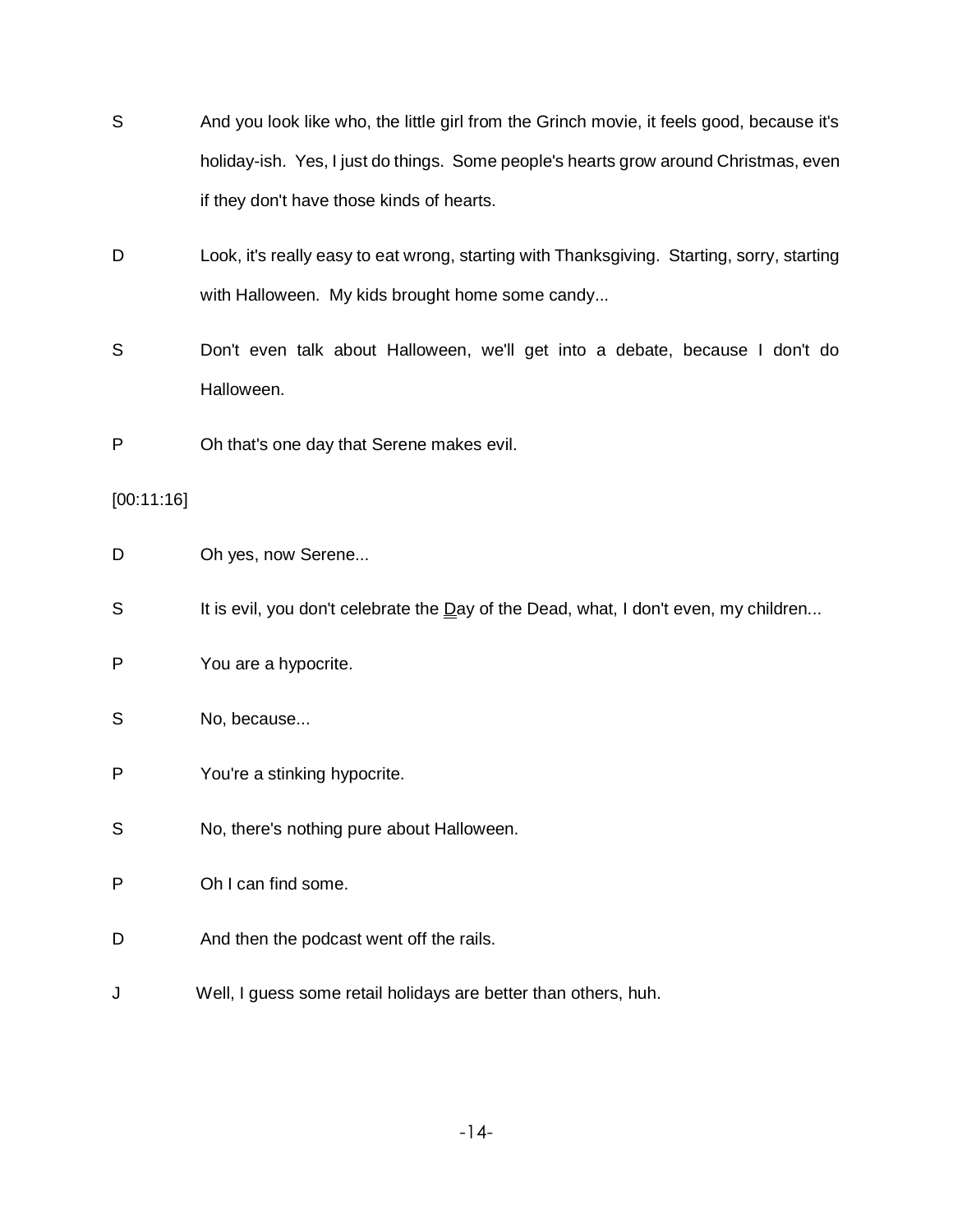- S No, I don't celebrate Christmas as a retail holiday. Listen, to me there is nothing redeeming about ghosts and scaring people. P Serene, a lot of the people that don't celebrate Christmas, that are listening right now, have their reasons, you have your reasons...
- S No, that's why I love you all and you go ahead and do it for you. I'm just saying, I've not my reasons for not...
- J I'll tell you what, [sound slip] are coming out of the woods [sound slip].

[00:11:22]

- P John's yelling now, he doesn't have a microphone.
- S I'll tell you what I tell my children when they try and scare each other, like they'll wait outside in the corridor, they'll wait for their little sister to come out of the bathroom and they'll do a big scare and I said, do you think Jesus is honoured by that.
- P Well Serene, this argument's going in, but now we're going to start teaching and everyone can just leave Serene to the ones she accepts, the holidays she accepts, the holidays she rejects.
- S Celebrating the life of Jesus and then, and then dressing up in scary stuff...
- P Okay, stop preaching.
- S It's just a clear negative.
- D I can hear the voice of the narrator coming over now and that's when their podcast career ended.

-15-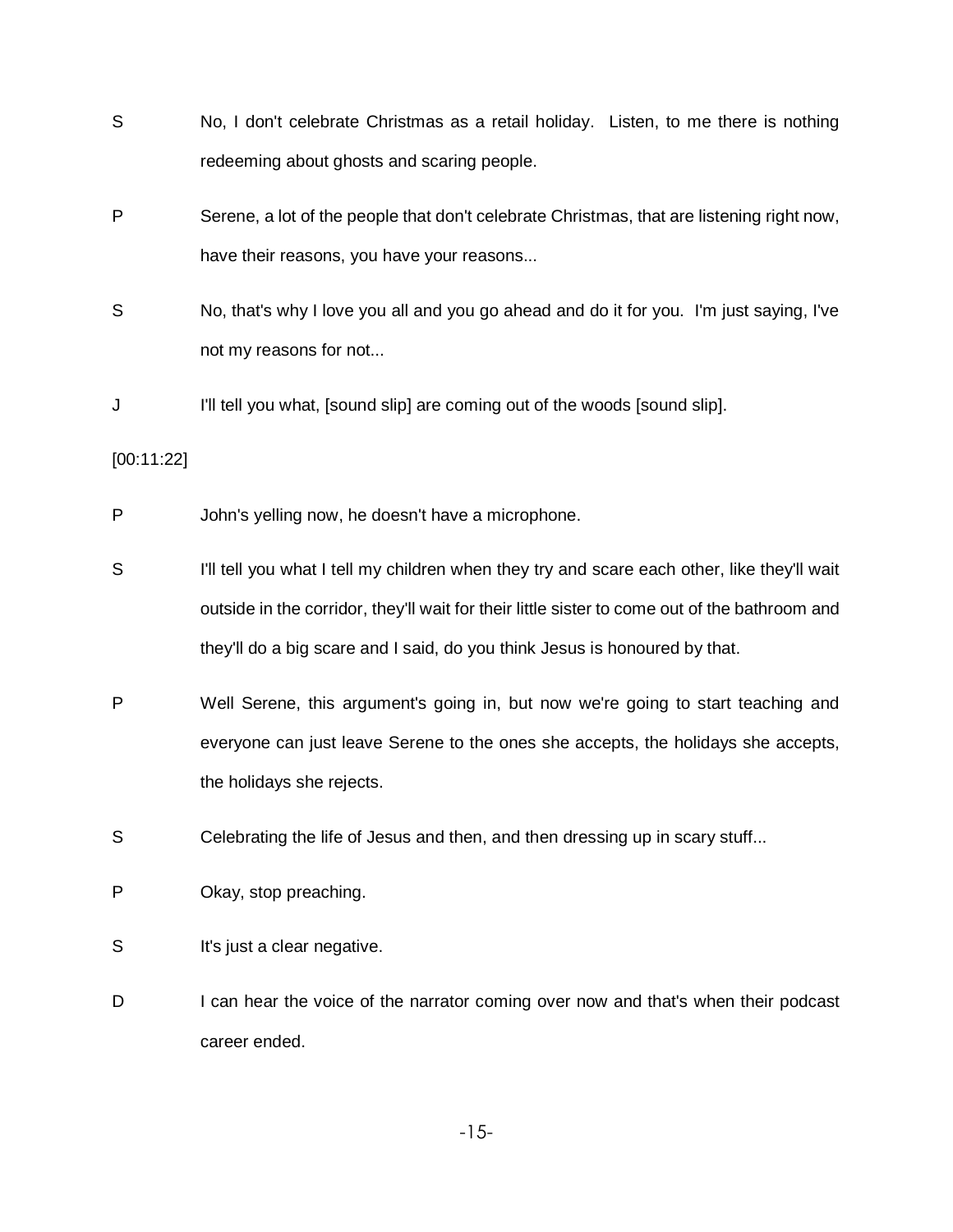- S Hey, Danny was fired a few weeks ago, why are you firing me, how can you fire me?
- P I'm about to fire you.

[00:12:38]

D Hey, we've already got the book out of you, what else do we need. P Yes, just so you know, it will be the Pearl Show.

- S A Christian version of Halloween, she does a Christian thing.
- P Exactly, I do my Christian version, it's called the Harvest Day.
- S Yes, yes go ahead, and we still love each other okay, so if we can still love each other, I can still love you and you can still love me, okay...
- D I think the world is schizophrenic, we have to, like, wrap it up whatever way it works.
- P Oh look she's hot, she's...
- S I'm getting hot; I've taken my jacket off.
- P She's, like, hold my jacket and purse please, while she goes and attacks her sister.
- D She's all pregnant and sweaty.
- P She's totally, she's got a sheen of anger on her.
- S No, I'm saying...
- P She does.
- D Like, her forehead's red.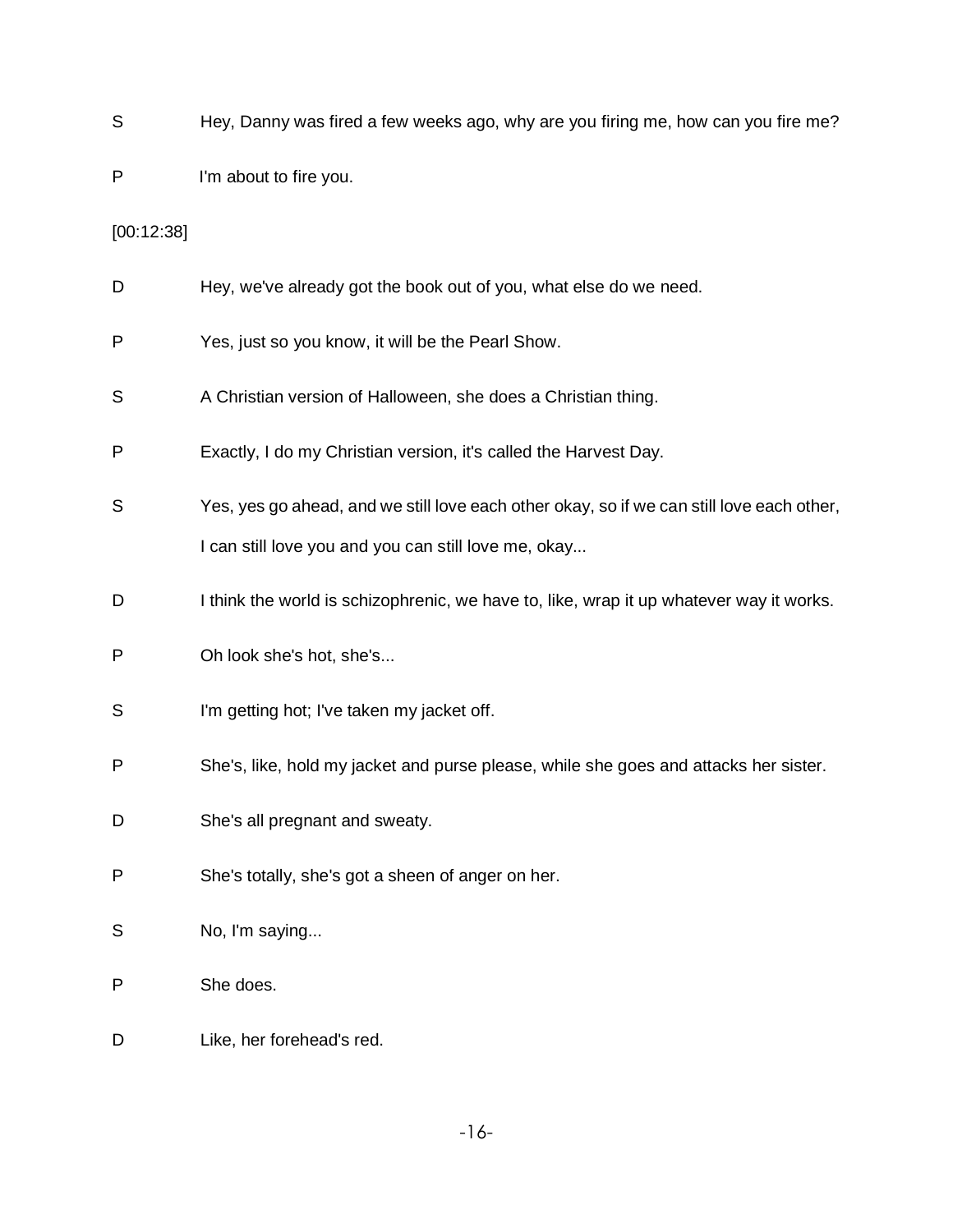P Yes.

- S No, what I'm saying, if you hate Christmas and you love Halloween, I still love you and you can still love me, because Pearl and I are still friends.
- D Hey, listen folks, at the beginning of this podcast we said right upfront this is the unscripted, no one's, no publisher has filtered this material down into a final product, this is, somebody's hitting record and people's mouths are opening and...
- S You guys thought we just fought about Drive Thru Sue and microwaves.
- S No it goes deeper.
- P And way deeper, and you talk about theology, Serene and I...
- S Oh yeah, the Pre-Adamic race and all of that, Pearl and I could be at each other's throats.
- P When did creation start, was it a 1000 years or was it 6000 years ago or was it six days, oh Serene and I could go over that for hours.
- S We used to actually...
- P We used to get mad.
- S We used to give the silent treatment for a week and not let our children play together, but now... You just grow up and we just love each other and our differences.
- D And that was the recording when all the advertisers pulled their money from the Serene and Pearl Podcast.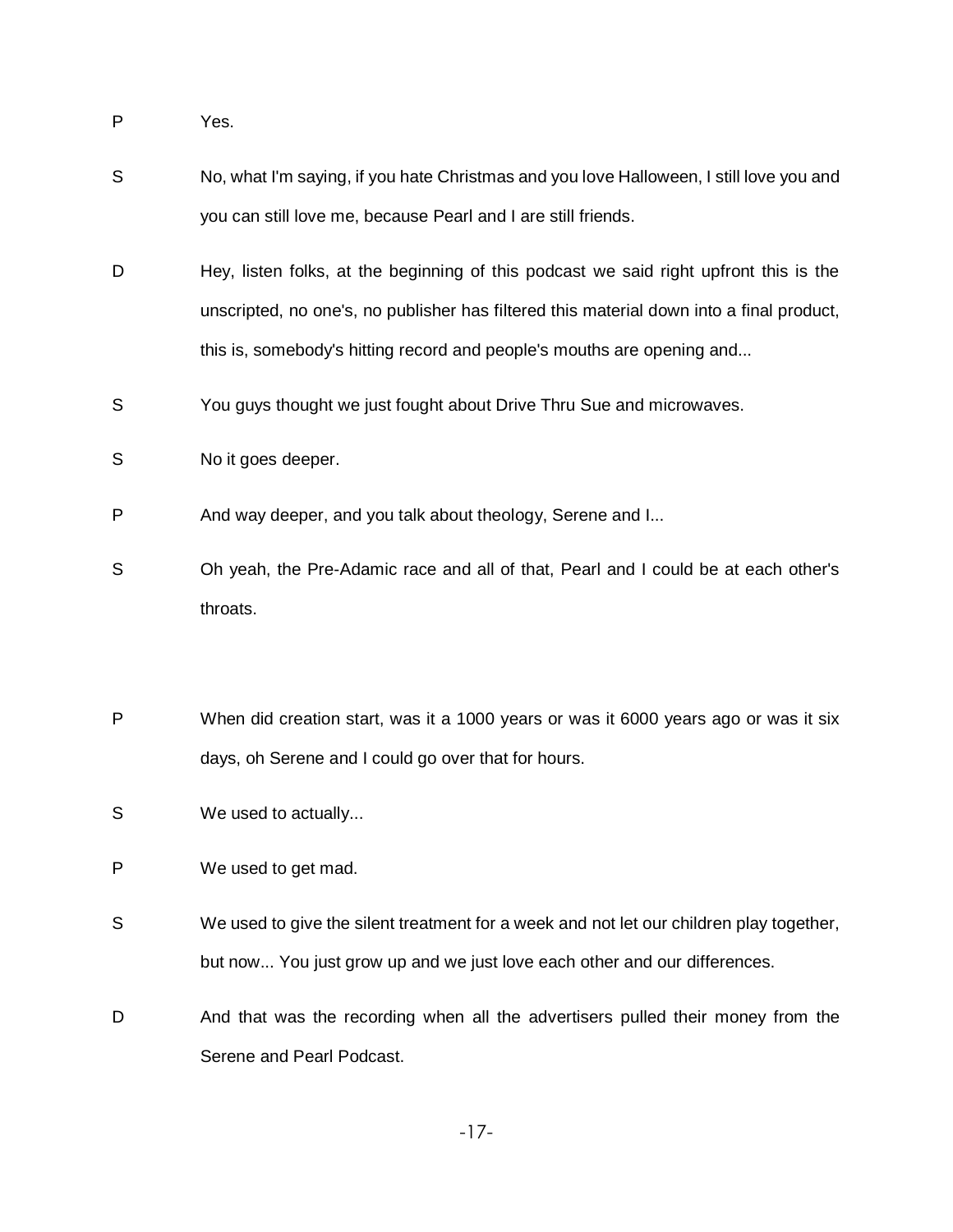P Oh my goodness, actually that was fun. Serene and I, honestly though, we even did a PODdy about this, Serene and I have learned to fight and love. As we did say, we actually used to stop our children from playing with one another for, like, three days.

S Oh yes

- P If I was mad at her...
- D You'd fast the kids. You'd fast the kids.
- P Yes, fast the kids.
- S It's the best way to hurt.
- D Now you've got a hurt sister.
- P If you use your kids, it hurts more.
- S Oh yes, oh yes, because then you can go home and say to your husband, how dare she do that to my little daughter, and little Susie is crying in the corner, and she can't play with her cousin and it's got nothing to do with her.
- P But we've come so far, we can fight, like, with smiles stay on our faces.
- D And the kids can still play.
- S About this podcast, when we were deciding to do a podcast, I said I love you Pearl, but this is going to take over my life, I'm not in that season, I've got toddlers all around me, I love you, but you're just asking too much.
- P And she got a sheen and red head, a red forehead. But anyway, we've learned to, yes, all theology, all that, you know, Halloween and Harvest Day, we're all good. Hey,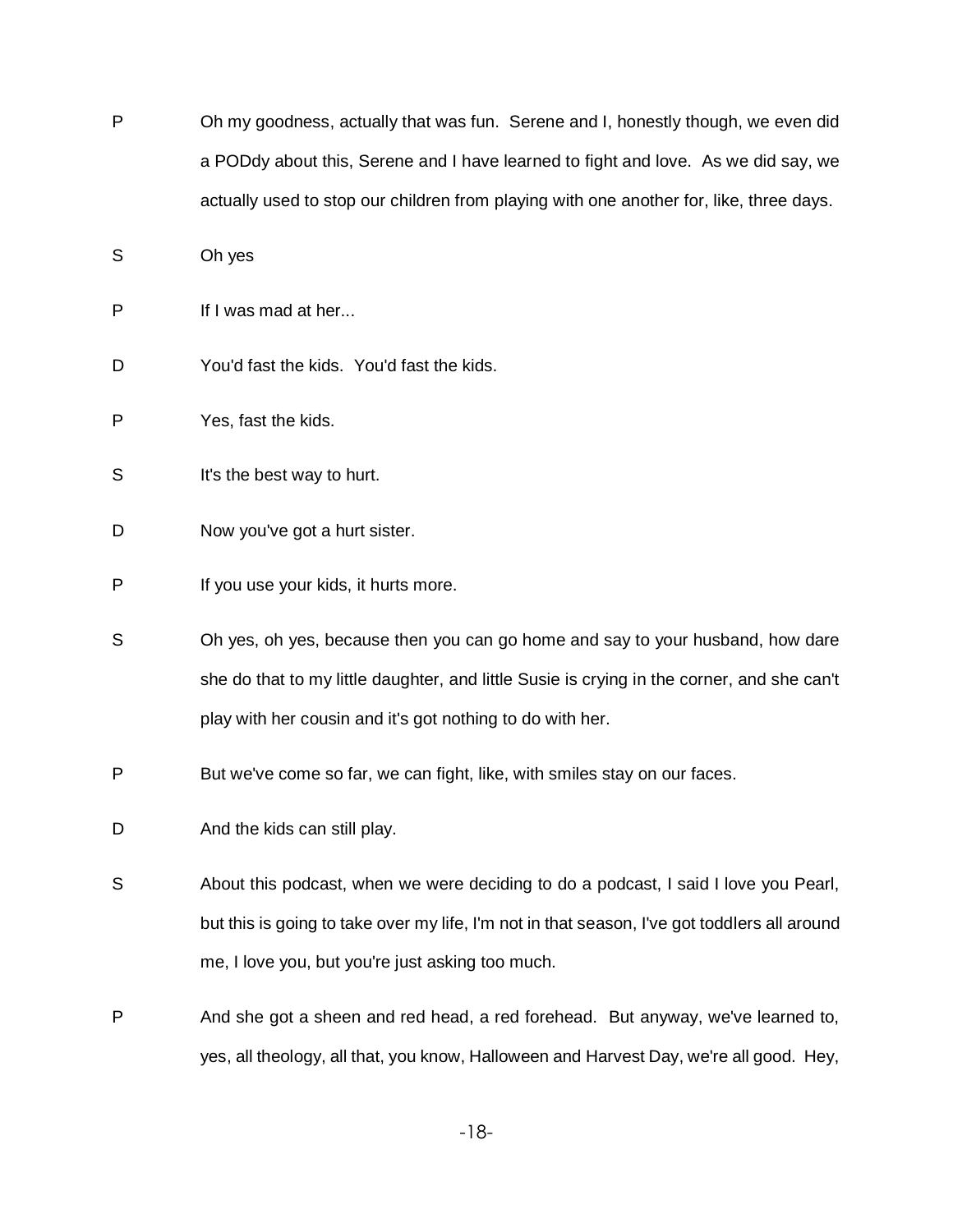so let's give some practical tips on how you get through this season, how to love it, how not to fear it, and let's just start, okay. Yes, there is going to be sugar galore.

[00:15:20]

| D            | Truth                                                                                     |
|--------------|-------------------------------------------------------------------------------------------|
| P            | Sugar galore come on, Dan, you've been about a year sugar free now, right?                |
| D            | Yes                                                                                       |
| P            | Doing your THM Man Plan                                                                   |
| D            | Yes                                                                                       |
| $\mathsf{P}$ | Have you had thoughts about these holidays and what you're going to do when you're        |
|              | at the Cool Danny parties, people invite you because they think you're cool, right?       |
| D            | Yes, everybody thinks I'm cool, come on, come on.                                         |
| $\mathsf{P}$ | Yes and Danny's going to be invited to the parties and what are you going to do about     |
|              | the sugar there?                                                                          |
| S            | He's going to do the Pearl move.                                                          |
| $\mathsf{P}$ | Yes, you can do the Pearl Dance.                                                          |
| D            | You know, I'll be honest, I've never faced a holiday pre, you know, really full on point, |
|              | so I've not thought it through.                                                           |
| P            | So when we talk about it today you can take                                               |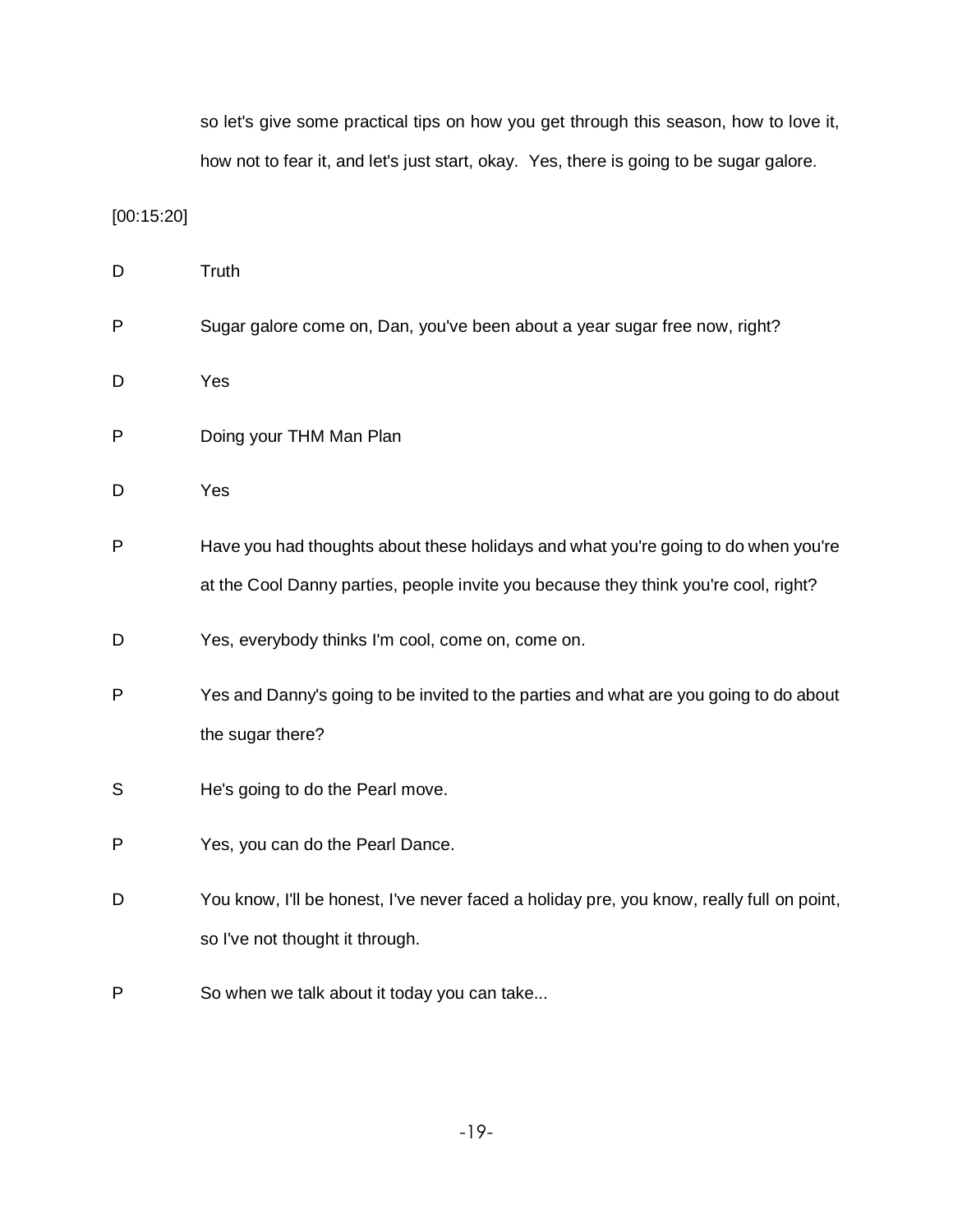- D I'm glad we're talking about it, because I would have probably gone in and dumped bowls of Reese's Peanut Butter Cups into my face and gone, oh it's the holidays after all and I'm not this way all year, so...
- P Yes, and you know what that can do, Danny, you see, lots of women are right where you are, you know, they may be starting THM or maybe they've, you know, done it for a few years and fell off and it's the hardest time of year for some, for some women. And it can either do two things, you can get through it and you can maybe cheat now and then or you can be a sergeant like Serene or it can so derail you...
- S Do I look like a sergeant? It's just not in my brain space.
- P No, you're not, we'll talk about that, or it can so derail you that you find yourself so far gone and so riddled with guilt and shame you can't find your way back. And that's what we're going to stop today, we're going to nip that in the bud so hard.
- S Oh yes

#### [00:16:48]

D Well, you know, it's interesting, I say, well, maybe I'll cheat a little on the holidays, wait a minute, the holidays October November December, that is a fourth...

P That's what we're talking about.

D It's a fourth of your year.

P Yes.

S Yes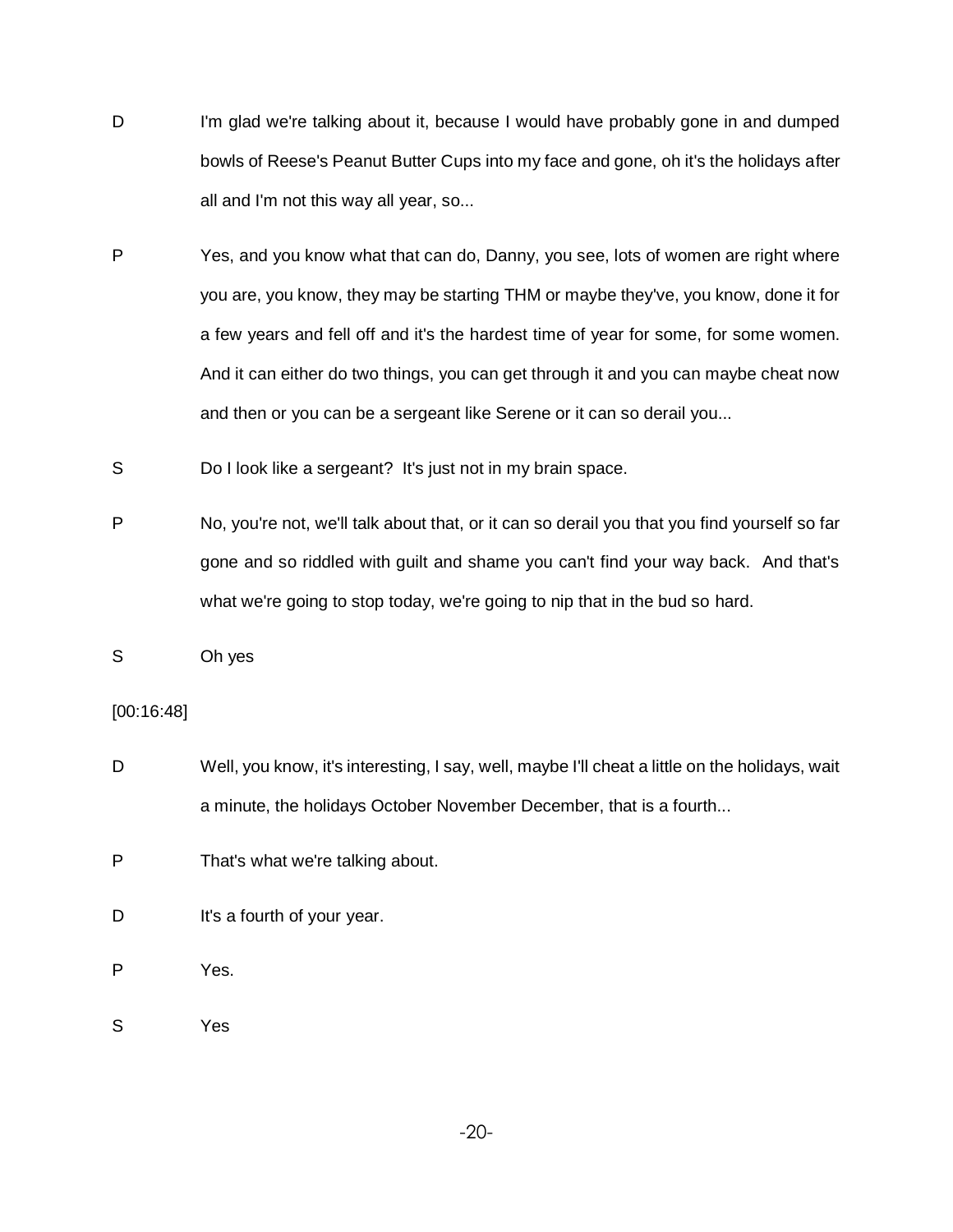- D You can't cheat on the holiday's that means you're giving a fourth of your year away.
- S That's like what I've said about us here on the hilltop, we're all, my husband will be like, well, I'm just having a little ice-cream and birthday cake on a birthday, I'm, like, there's 50 something gillion cousins, that means you're having birthday cake every night. Like when there's something that's just a lot, you have to make some more defined plans.
- P Yes, you have to make... And that's what we're going to talk about, defined plans, like, we'll talk about the differences between us, but there are ways that you can get through this. I am not going to cheat November December... What is it?
- D October, November, December
- P October November December, I'm not going to do that, because, as you say, you'll ruin anything that you've done and you will come into that New Year feeling defeated, your blood sugar will be high, you'll be feeling lousy and then you have to start again. And sometimes you won't start again on Trim Healthy Mama because you think, hey, that's not quick enough; let me do something intense, then you'll go ruin hormones.
- S You'll get on the New Year's resolution, like, 30 days to shed blah-blah-blah sites, you know.
- D Yes, and since THM is all about lifestyle freedom and that could be long term for many.
- P You'll think that's not good enough, right now I need to purge my body, I need to bash my body, I did something wrong, let's whip it...
- S Then you will do a two week wheat grass fast....

-21-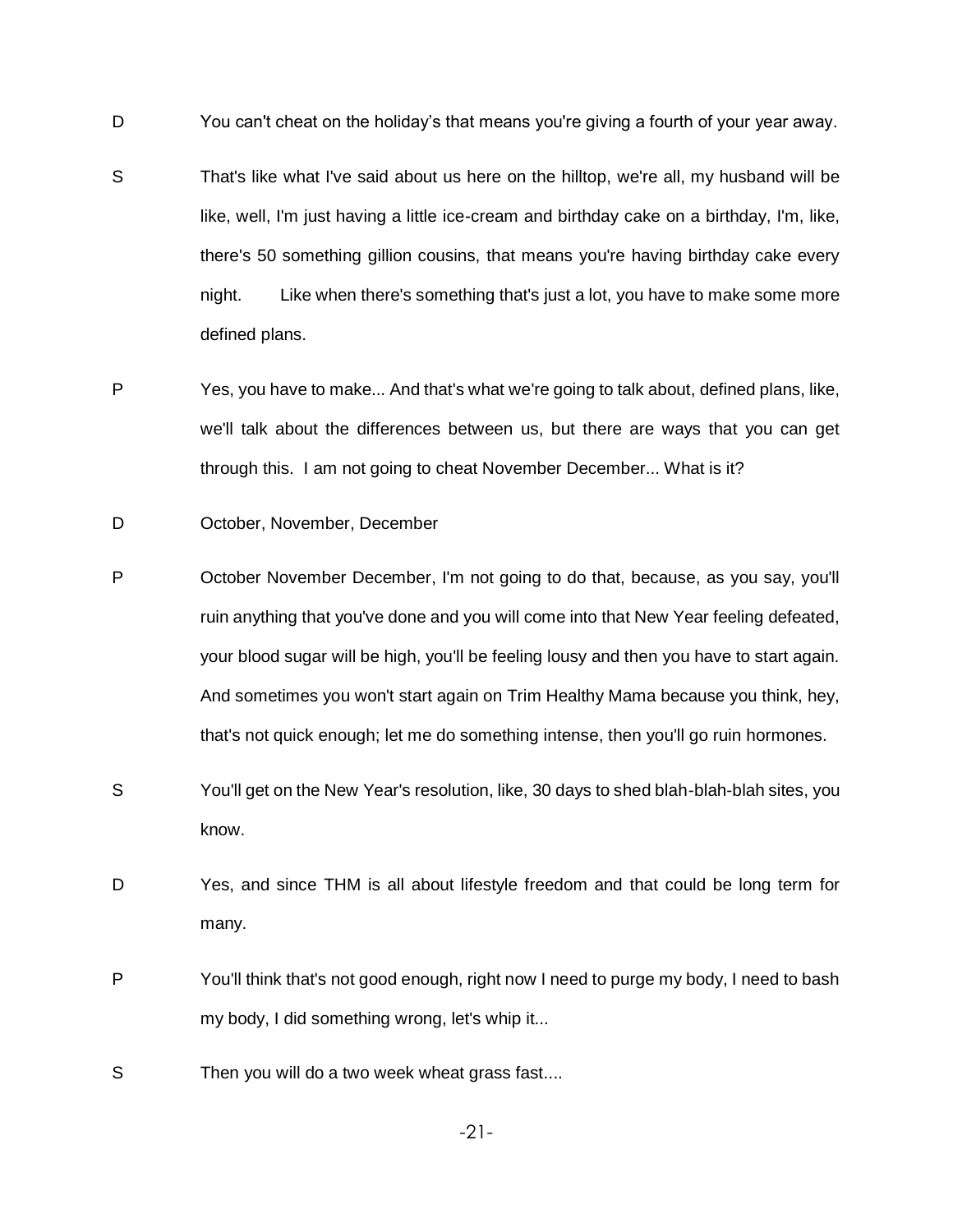P Yes and so we want to avoid all that at all cost, so I'll share what I do, then Serene can share what she's going to do and then we'll give some more pointers, but...

[00:18:19]

S And Danny, feel free to not be constrained.

- P Feel free. Feel free.
- S There you go.
- P I do take, the actual days, there's two of them in my opinion, Thanksgiving and Christmas, and I don't say no holds barred all sugar is pouring down my throat at that point, I don't say that, but I do enjoy Crossovers, I don't think, well, I'm going to stay S&E, because that's not for me, okay. Maybe you want to stay S&E and you just know that's what you need, and all the more power to you.
- S And you've created beautiful dishes that are going to make you feel very satisfied on those days, that's fine.
- P I know lots of people do that and I am just so proud of those who do that. For me, I'm Crossovers and for me I choose to eat just a few family traditional favourites.
- S Oh yes you do.
- P Our sister-in-law makes the most amazing cheesecake in the world; she makes some Australian things that we grew up with, Pavlova and things like that, I'll just have a little bit of those, I do like to just taste and celebrate.
- S Mum makes plum pudding and custard and you like to taste that.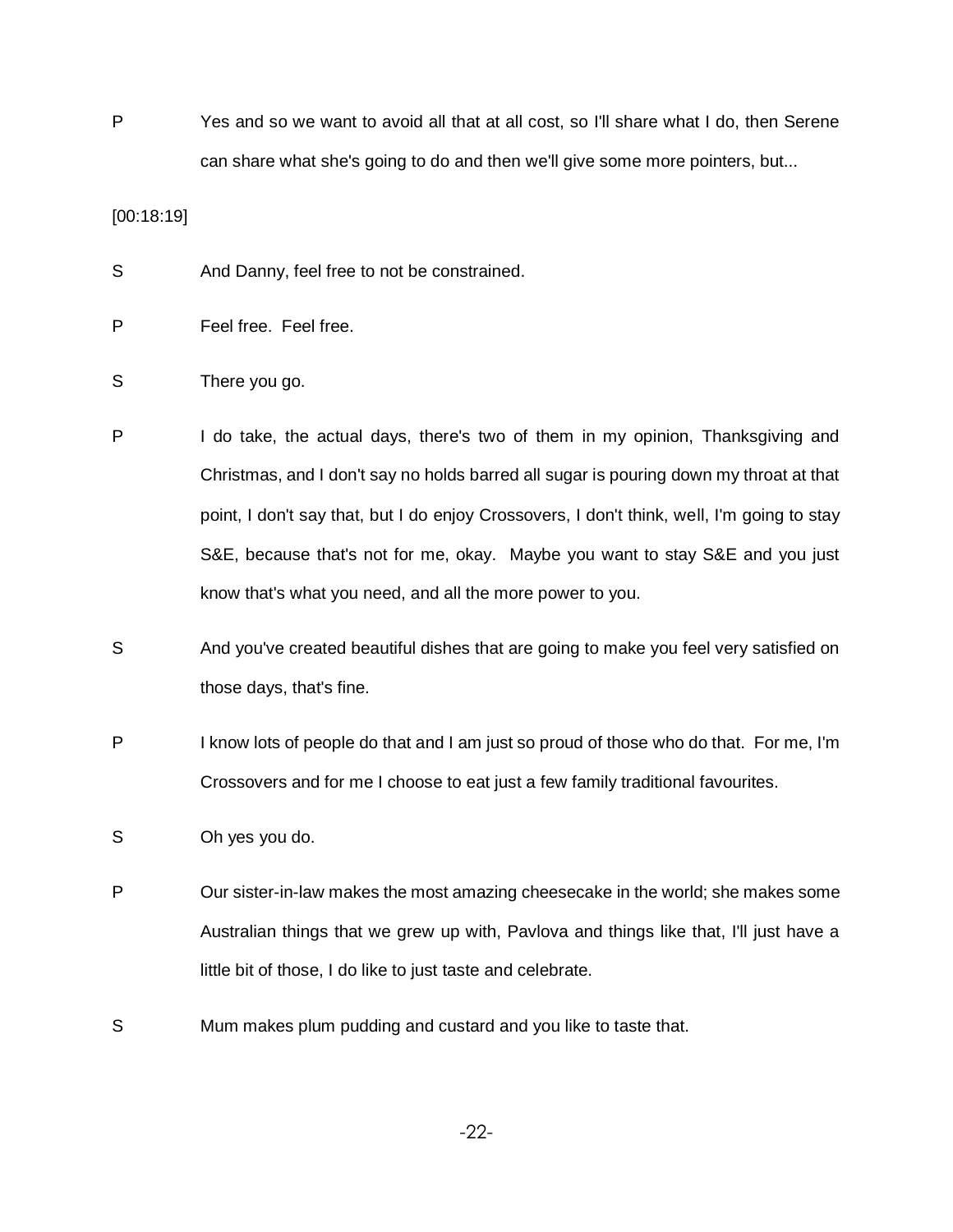- P Yes, and I won't just, like, oodles and just shove them down my throat, but I'm not going to deny myself. And then I choose to not get overwhelmed with, like, failure about that, I own that, that's what I do. And if you're going to do that, you own it and you shove that guilt and shame so far away, because that's going to wreck your hormone profile.
- S And now we've learned, recently, about how a little bit of Vitamin P...
- P Yes, which is?
- S A little bit of Vitamin Pleasure, just goes to really undergird and really strengthen your metabolism and your caloric burning power. So, Pearl, you're not going to be thinking anything, like, oh yes, look at Serene over there, she's not eating this pie and I'm eating this pie, blah-blah-blah, no you're going to be thinking, oh man, this is my decision and I'm loving it, right.
- P Absolutely

[00:20:12]

S But I notice your job every Christmas is to make traditional pumpkin pies and because of all the grandchildren, you know, you make a couple for all of us that are that are all THM, but because of all the grandchildren you make traditional ones too.

P I do.

- S Inotice every year that you might take home your green-bean casserole and stuff, just to have the leftovers, but you never take home your traditional pumpkin pies.
- P My sugar loaded ones?

-23-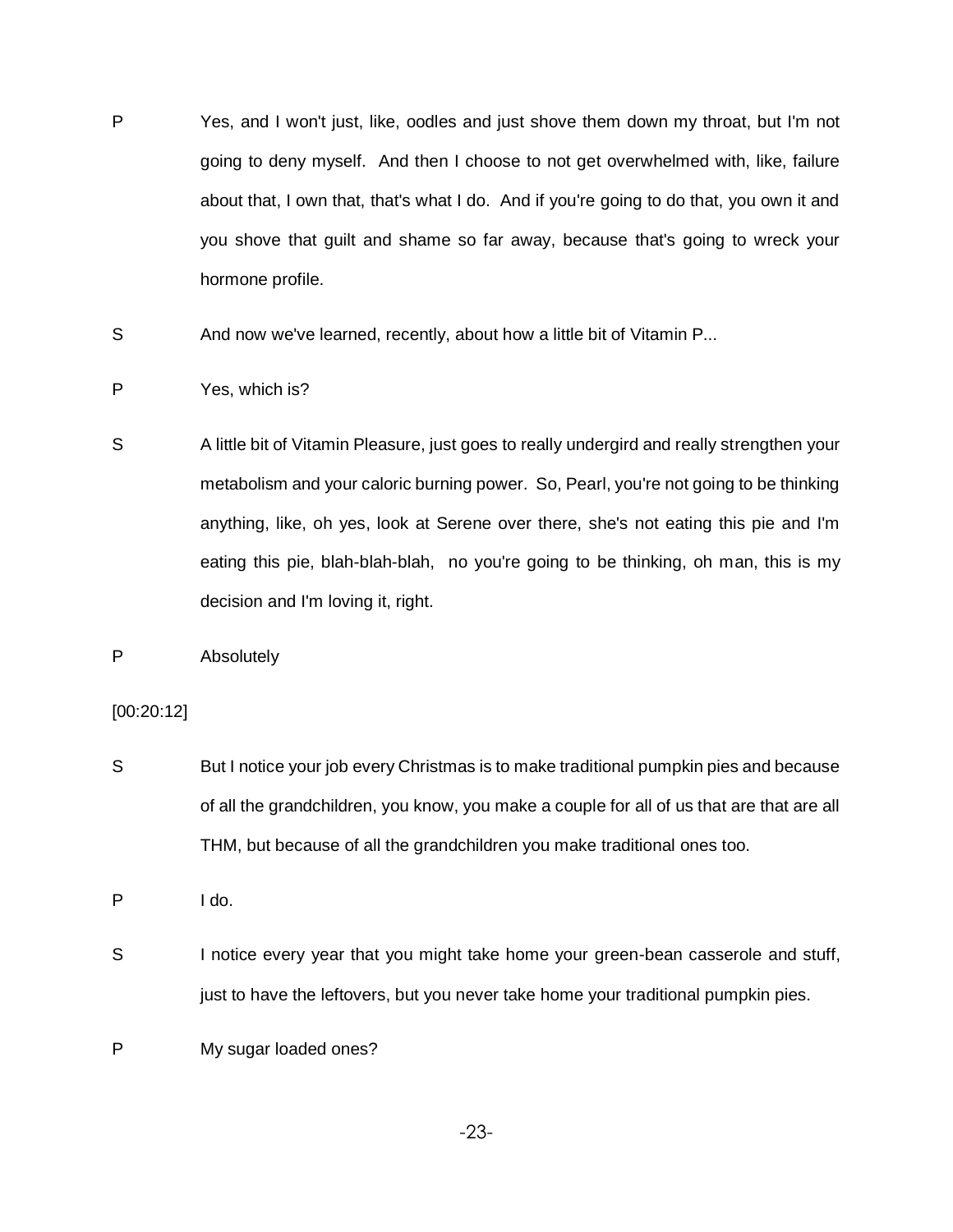- S Yes
- P Yes.
- S See, that's another plan that you have, I'm going, I'm going to eat these things on Christmas Day, within grounds, but I'm not going to take them home to tempt me during the week.
- P Oh no, you mean take them home, leftovers, never do that.
- S That's what I, I'm just still talking about you, I'm not talking about me yet, I've just been seeing, I'm picturing it in my mind, what you've done every year, and I noticed that you never take home your sugar stuff after the day.
- P Oh right, that's one of my tips and tricks, that's how I do it. I will enjoy sugar stuff at certain times, and I choose them, sometimes, yes, anniversaries, when I go out to dinner with my husband for special occasions.
- S Tiramisu you love.
- P Oh come on I do do that, I never will box up anything like that and take it home, ever, because why have it in your house.
- S Even if you made it and spent money on it
- P No, I don't care. But it, listen, it's trash, right, so why don't I use my body as a waste can. And listen let's just say that you're the host for Thanksgiving or Christmas and you do make a bunch of sugar stuff, you're good at that, that's your love language, feed your family that. Let's just say it's second, third, fourth day, it's the fifth day, it's still in your house and you're being drawn to that fridge every day and you're having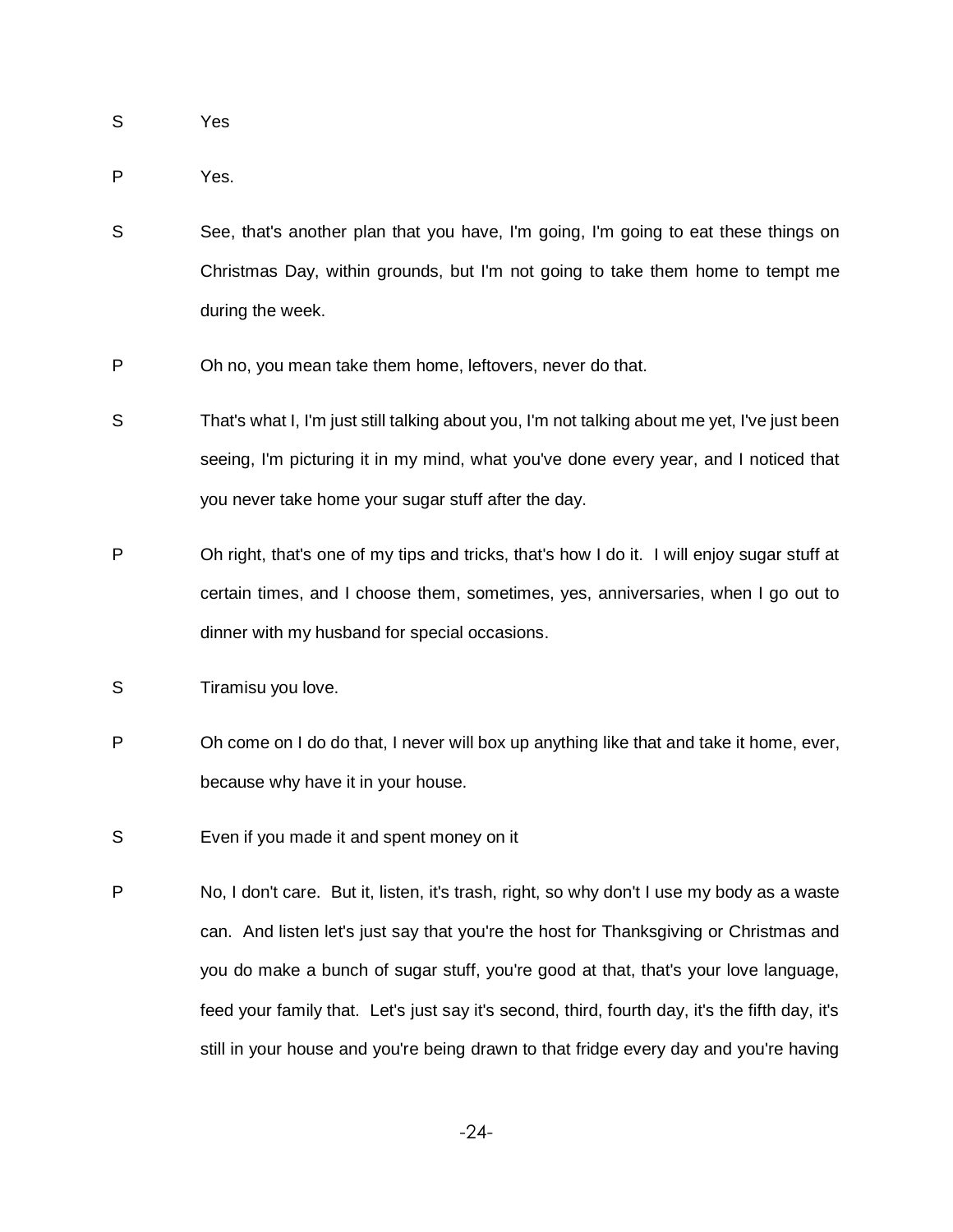that left over pumpkin pie and green-bean casserole, I'm telling you right now that is the time when say no more in my body, I'm going to give it to a needy family or some young metabolism boy that needs it, but I certainly don't need it, get it out of the house.

- S S Crit could be day two and you say to yourself, as the people are, like, leaving, so that you're preparing for day two, hey all, let me bless you, take this home for your family and you just pile it out with people.
- P You do. It's the hugest thing, give it away.
- D It's better to give than to receive.
- P That is so true, Danny, and my next thing, and let Serene take over after this, what I do is, I don't the next day, as soon as I want to change and get back to my normal THM of eating, and that is usually the next day, although sometimes there's after parties things, like, we travel to my, Charlie's parents, we have to, like, stay there, there'll be more off plan foods and maybe it's two or three days before I can fully back, but I try my best. But as soon as that meal comes where I'm getting fully back on it, there's a Deep S to reset your body and get the excess blood sugar out, because that excess blood sugar keeps you craving the sugar.
- S It does, it does.
- P So I do fried eggs in butter, three of them, very simple, that's my breakfast, it gives me this reset and it's like a sign to me, I see them on the plate and it's, like, Pearl you're back, I love you Pearl.
- S Yes, it's so fantastic. It is so fantastic, but also from we learned from that slow down diet book, Pearl, if people, people will be better to choose to do, like you, if they really

-25-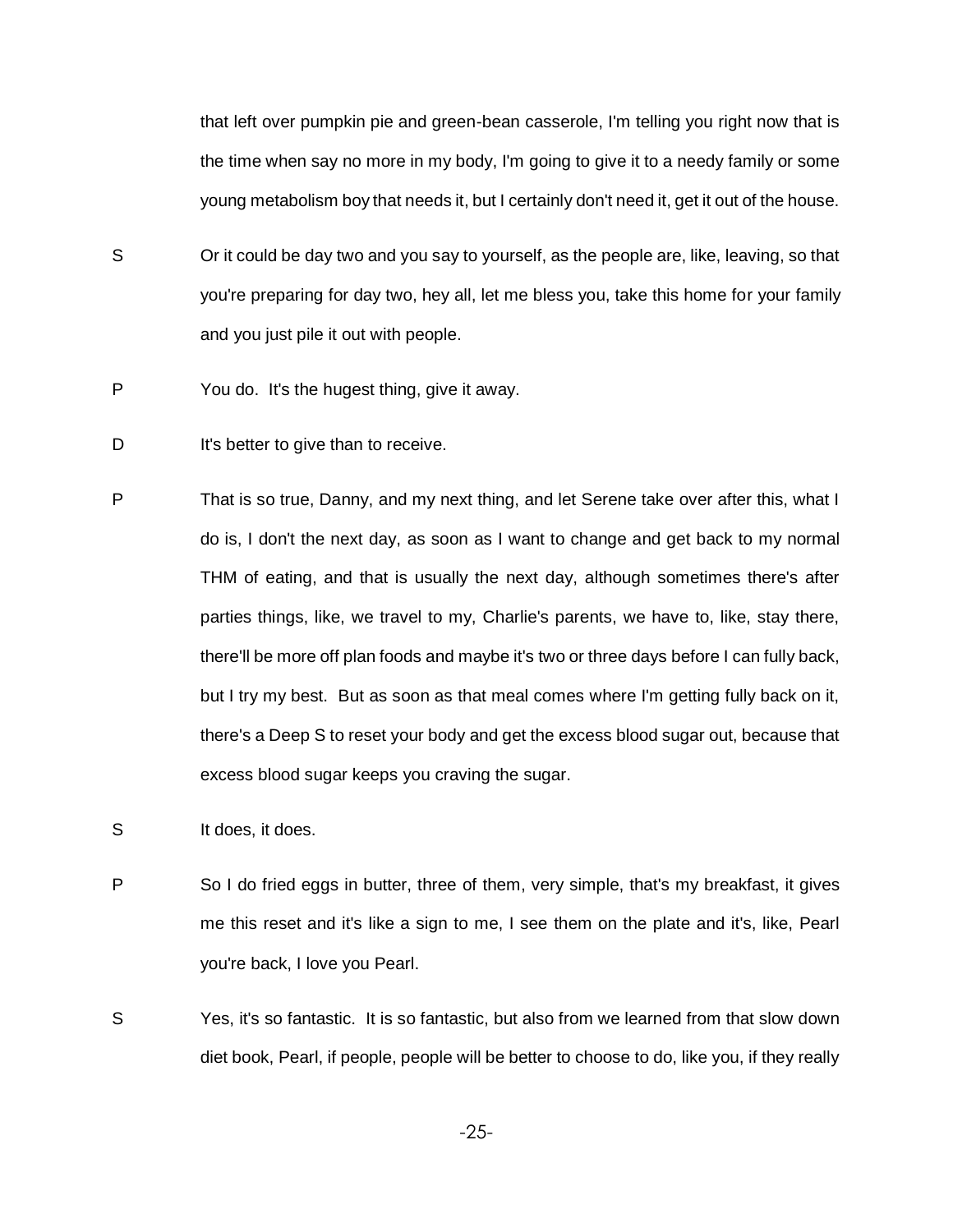love to have that piece of Aunt Marge's traditional pecan pie, it will be better to let them just go and have it on the day than for them to be fantasising about it all day and then miserable.

#### [00:23:23]

- S First miserable, you're going to be lowering your serotonin, you're going to be craving the sweet stuff to get your happiness back up, right, so it's just going to be, it's just an unnatural craving. But then they say if you're dreaming, it's so interesting the human body, science is so amazing, if you're denying yourself pleasures like that, but you're fantasizing about them all day, you can actually have insulin spikes happening in your body, because of the fantasizing of the cake.
- P Right and so...
- S So rather just have the piece.
- P Yes and own it and say, no this is my choice, this is what I'm doing and I'm not going to destroy my health or my life during this time.
- S S Cryou could be the type, like me, and I just make on-plan stuff that rocks my boat, so I don't have to fantasize about nothing.
- P I know, and exactly Serene, here's something I will say, and I think you do this naturally, Serene, not that you need to lose weight of course, you're at goal weight, but I look at the time from Thanksgiving to Christmas, stay on plan but don't try to shed the weight off your body during that time.
- S No, that's smart, yes.

-26-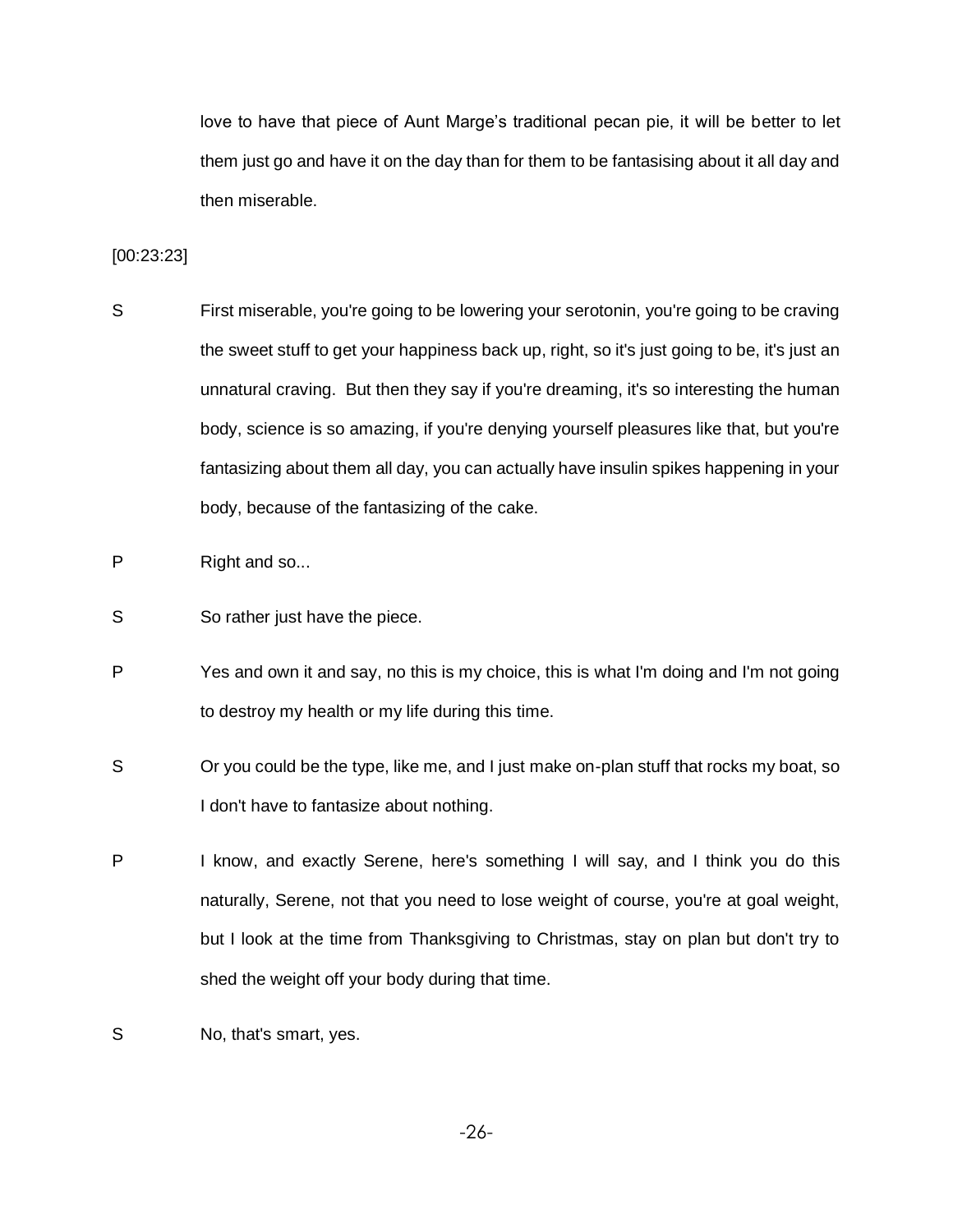- P Have so many wonderful Trim Healthy treats during that time, so you don't feel deprived, and just look at it as this time of celebration, who cares if you maintain the same weight because you're having a lot of cream cheese or whatever.
- S Yes, look at it as a plateau time.

- S Don't try and shed, just be happy if you maintain it and just think this will be my time for Heavy S's, a bunch of them, you know, and...
- P Yes and still eat your veggies and, we've just done a four part podcast series on stubborn weight, but that time from Thanksgiving to Christmas, hey, don't even worry about that, just get yourself through it.
- S Because it's so biblical too, and you may not even be a biblical person listening on, but it is, from our point of view, even in the Bible, feasting season, it's so part of the matrix of life. They have whole seasons wherein it's, like, hey, we're just going to live a little.

[00:25:18]

- S Hey, shout out to you guys! We mentioned this awesome sponsor for our Trim Healthy Podcast, called Heatlh IQ to you guys, and they had such a response they were so thrilled, they were like hey, can you just tell them again about this, because you guys make things happen, you have made things happen for us.
- P The Mama's in the Trim Healthy World are world movers!!

P Yes.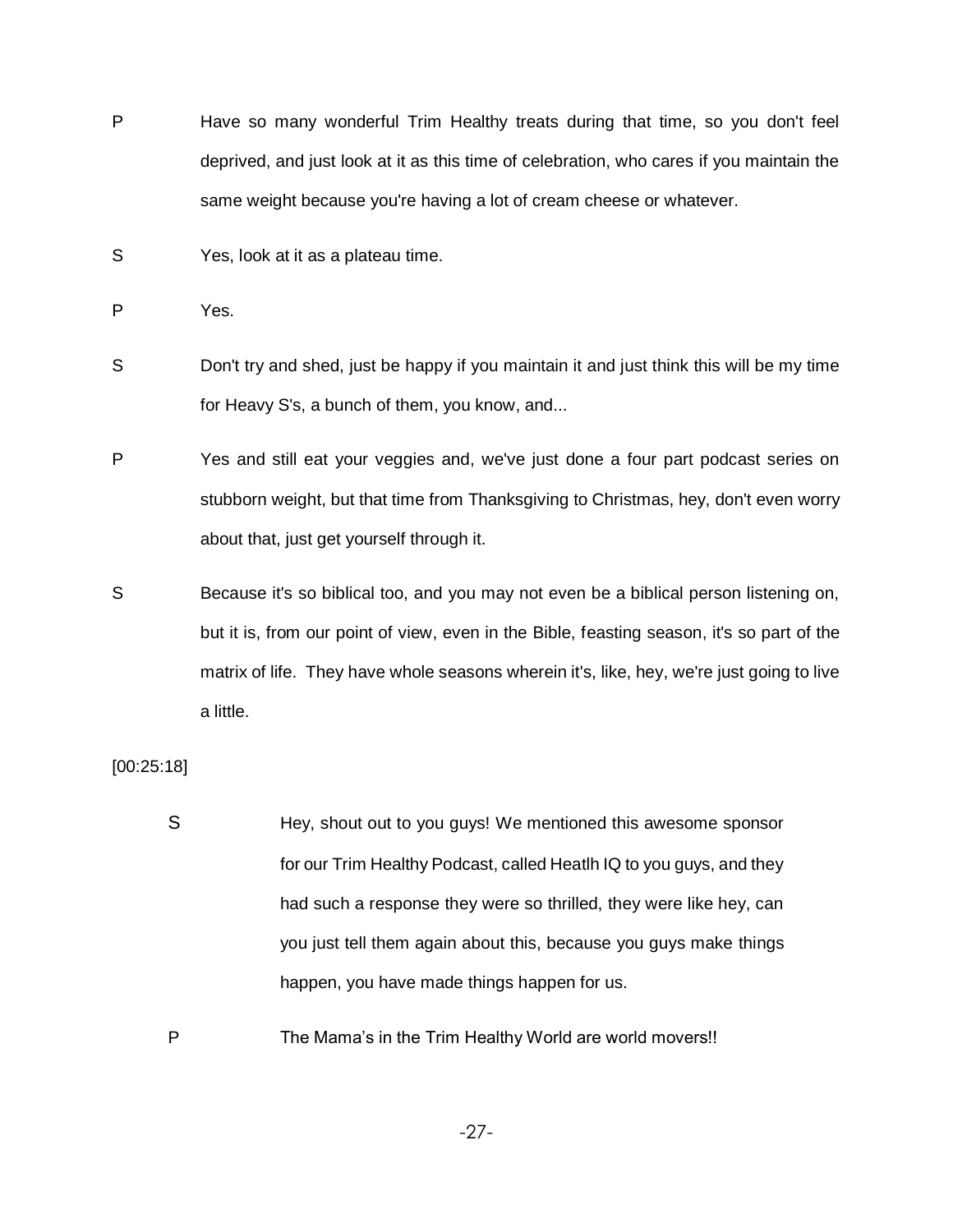- S You guys are game changers, we love Healthy IQ because they take into consideration your steps, your hard work that you are already doing.
- P You know how some auto insurance companies will reward you if you are a safe driver, well see Health IQ does that in the same way.. if you are a smart eater and you are if you eat Trim Healthy Mama or if you move your body, they reward you…
- S It makes sense and I love companies that make sense!!
- P So to see if you qualify go get your free quote today at healthiq.com/trimhealthy or mention the promo code trimhealthy, if you talk to a Health IQ agent You can take your Health IQ quiz there and if you score well, you get lower rates
- S Up to 33 percent

# [00:26:16]

P Hey, you're listening to the PODdy with Serene and Pearl. And I'm Pearl and who are you?

S I'm Serene.

- D And so all around your house, instead of bowls of Reese's Peanut Butter Cups...
- P He keeps going there, doesn't he?

D That's...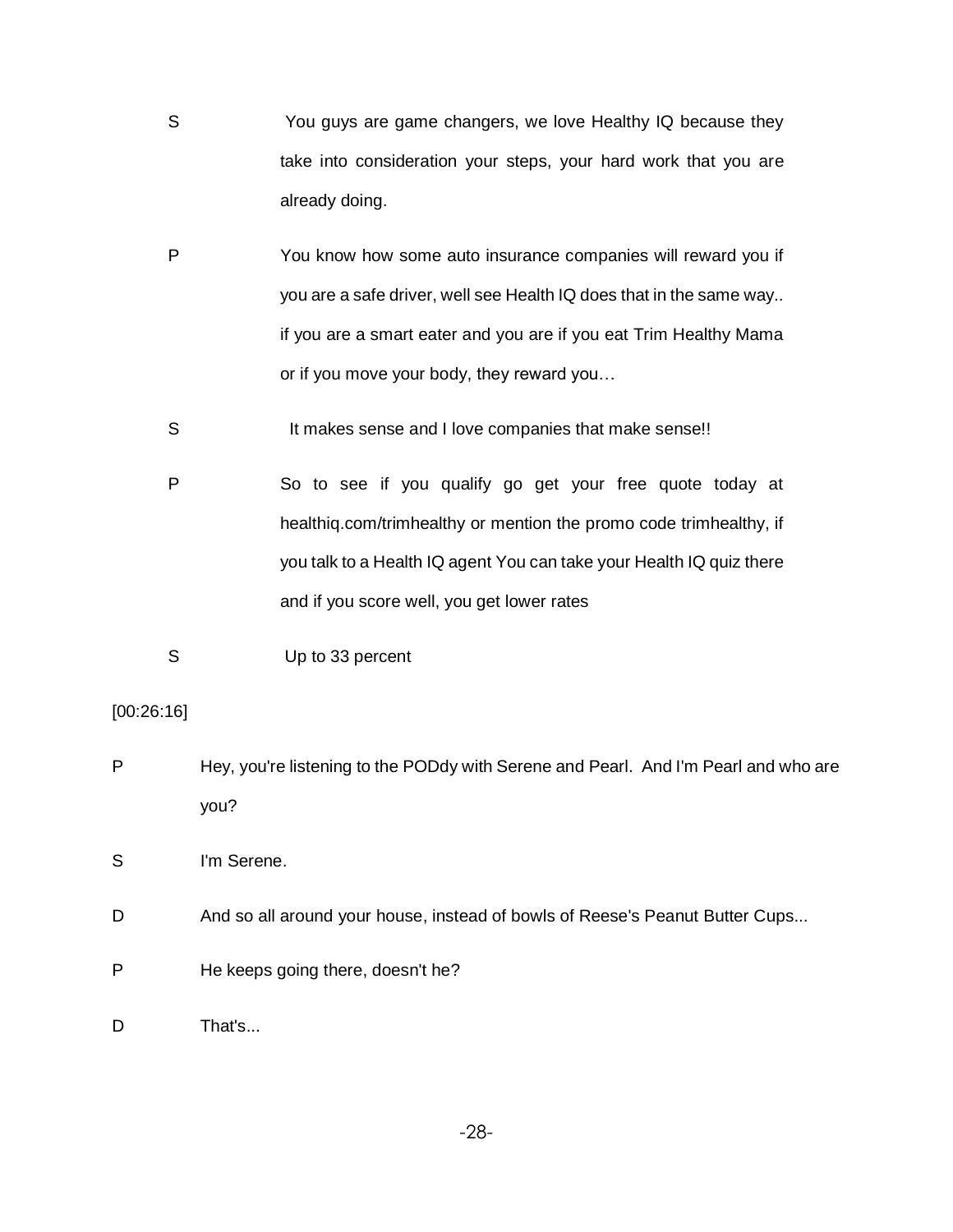| He focused right on the Reese's mate                                                     |
|------------------------------------------------------------------------------------------|
| Yes, he's not constrained on that. That's another thing, I walked out of that movie, we  |
| should get fighting on that one.                                                         |
| Oh, let's fight about Lord of the Rings.                                                 |
| Some of them, like, will preach sermons off of it.                                       |
| She totally make it biblical.                                                            |
| One of the greatest productions, first of all, from a production standpoint, secondly,   |
| from a spiritually applicable standpoint, of the parallels                               |
| You and Serene are going to argue about that for two hours.                              |
| My husband allows all of my children to watch it, and I love my husband, and we've       |
| learned to just really get along. His father died years back and it was their father and |
| son tradition that whenever a Lord of the Rings movie came out they went together        |
| on this special grand opening night. So his father died one particular time, one         |
| particular time                                                                          |
|                                                                                          |

- D Just once
- P Oh my goodness, that's not supposed to be funny, but, ilt's funny.
- S So it was, like, the next day when the matinee came, like, when it came out, when the big, grand... So I said to myself, Serene, you're going to go with him, he can't be sitting there alone, that's just awful.

D Yes

-29-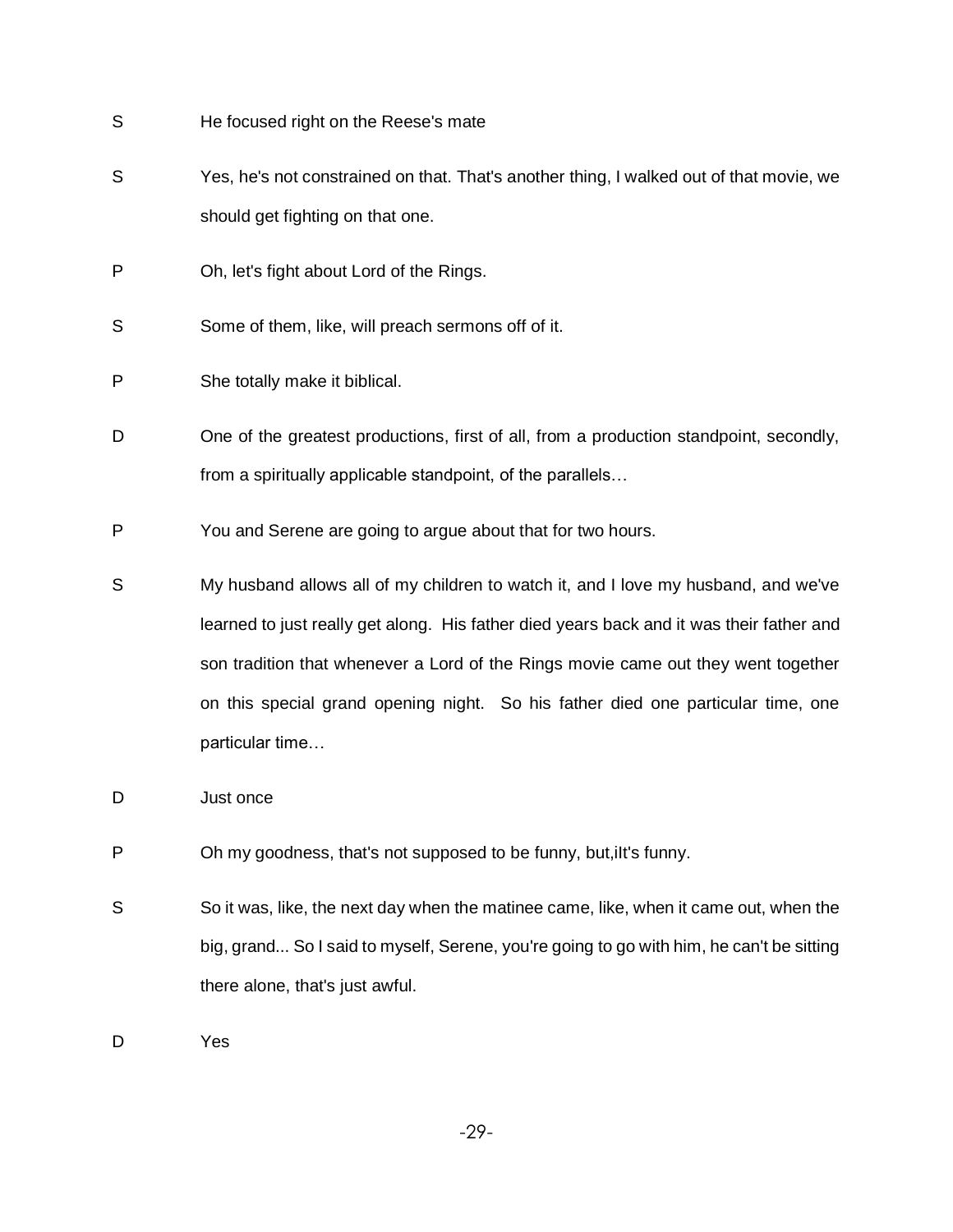P Yes.

S You go with your husband and you be that comfort, because he's going to really, be looking at the empty seat next to him is going to make it worse. D Yes let hear how you comforted him, go ahead. S So I went there, with the best of intentions, I lasted all of two minutes and I walked out. P Yes she can't take it… S I tried to do it for my husband and... D Because the creatures... S And I let my husband show my children, it's just my own personal thing. P See, Serene doesn't like spooky evil stuff, that's why she hates Halloween. S Oh no, I just can't take it. D My wife is your twin. S It was the scene where that one guy was, like... D Golum [00:28:00] S Was, was, no it was, well that's bad too, but the scene when he was, like, choking the guy. D Oh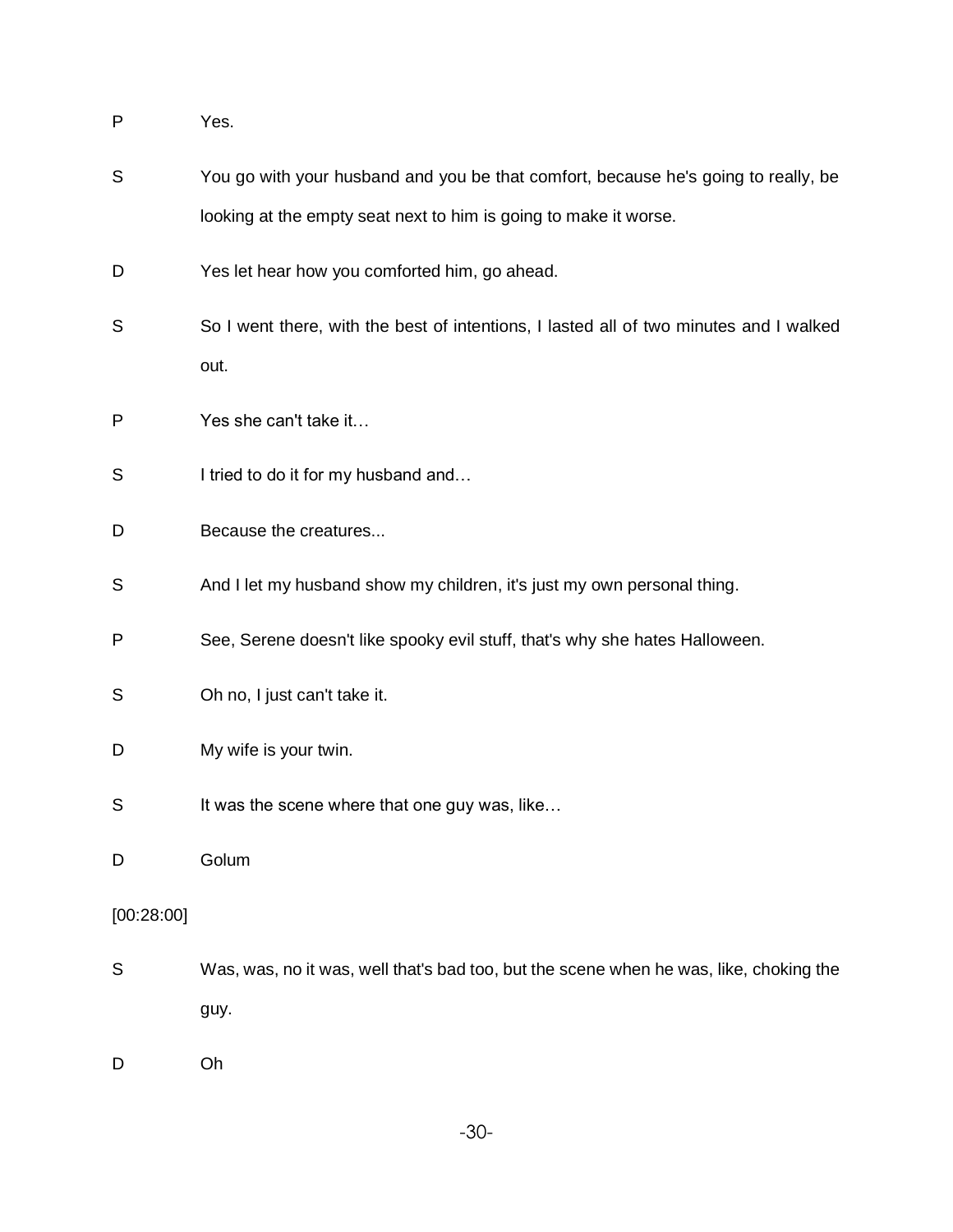P There's plenty of those.

| The scene when he was actually murdering the guy, but it was a long scene, he was |
|-----------------------------------------------------------------------------------|
| holding the hand over the neck for a long time.                                   |

- D Yes, it was rough, yes that was a rough one.
- S I can't do that that was just too much for me.
- P Yes, it doesn't bother me at all. But hey, what way to the point of…
- D Yes was asking, so I was just, you know, I was wondering about my precious Reese's…
- P Reese's, Reese's.
- D Just having tons of plan approved awesome goodies all around, is really the survival method.
- P Yes it is, Dan.
- S Well, I'll tell you what, and I think even Pearl when she says, oh next day I go back on plan, she's not thinking I'm going back to the middle of the year.
- P No
- S She's going back home and I bet you, you've got little Autumn making up all kinds of, like, raspberry glazed chocolate muffins and...
- P Yes I have Trim Healthy Mama treats in my house, you bet.
- S Oh yes, you bet.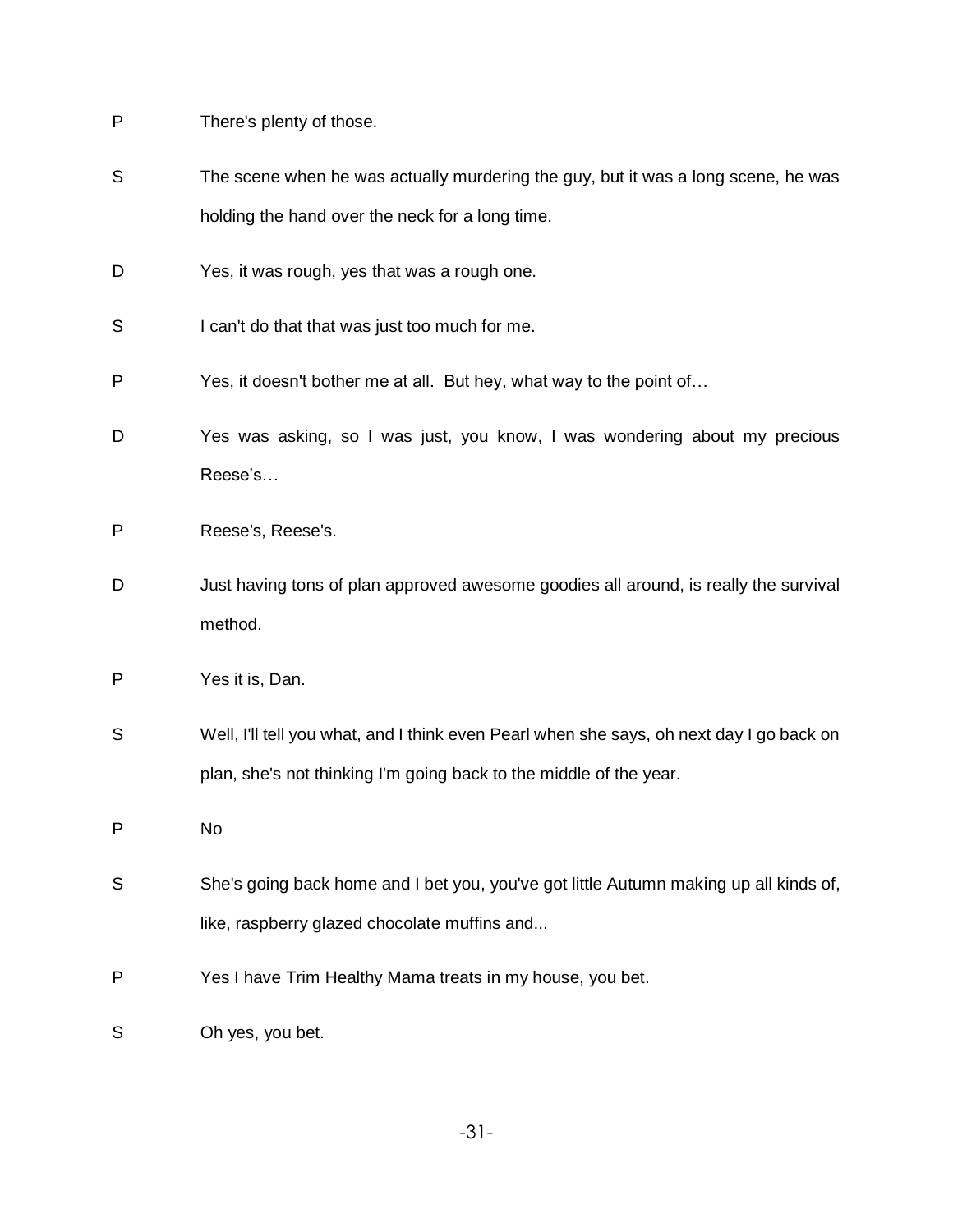- D That's how you survive the holidays, right there, that's the secret.
- P Oh yes, because I, I choose to and it's with joy and celebration and for most of the time I'm thinking, I get to eat all this and it doesn't pack pounds on me, woo-hoo.
- D Yes
- S Yes, and so, but you see, I'm so for Pearl's style because I think that is just so wonderful, the only reason I don't do it is because of my head space. I'm not doing it because of willpower, I just… I, my brain says ooh toxins, ooh poison, and I cannot enjoy it, like, I just can't. So I really enjoy my Trim Healthy treats and I make a lot of taste seasonal things like pumpkin pie.
- P You do and you're a good...

[00:29:25]

- S The new one in the book that the, the Custard Pumpkin Custard Squares.
- P Yes, they're good. Serene, Serene because you don't, and you don't receive any feedback you're not on Facebook.
- D But you're a purist like my wife, if it says on the can this product contains a chemical known in the State of California to cause cancer, she's like, why is it invented. And I'm like well, because it, once it dries it protects your table, you know, like polyurethane or some- she's like, it shouldn't be seen.
- S Yes, I know, exactly.
- P But Serene gets to baking around that time, those custard, what are they called, Serene, Pumpkin Custard Squares, they've been very popular.

-32-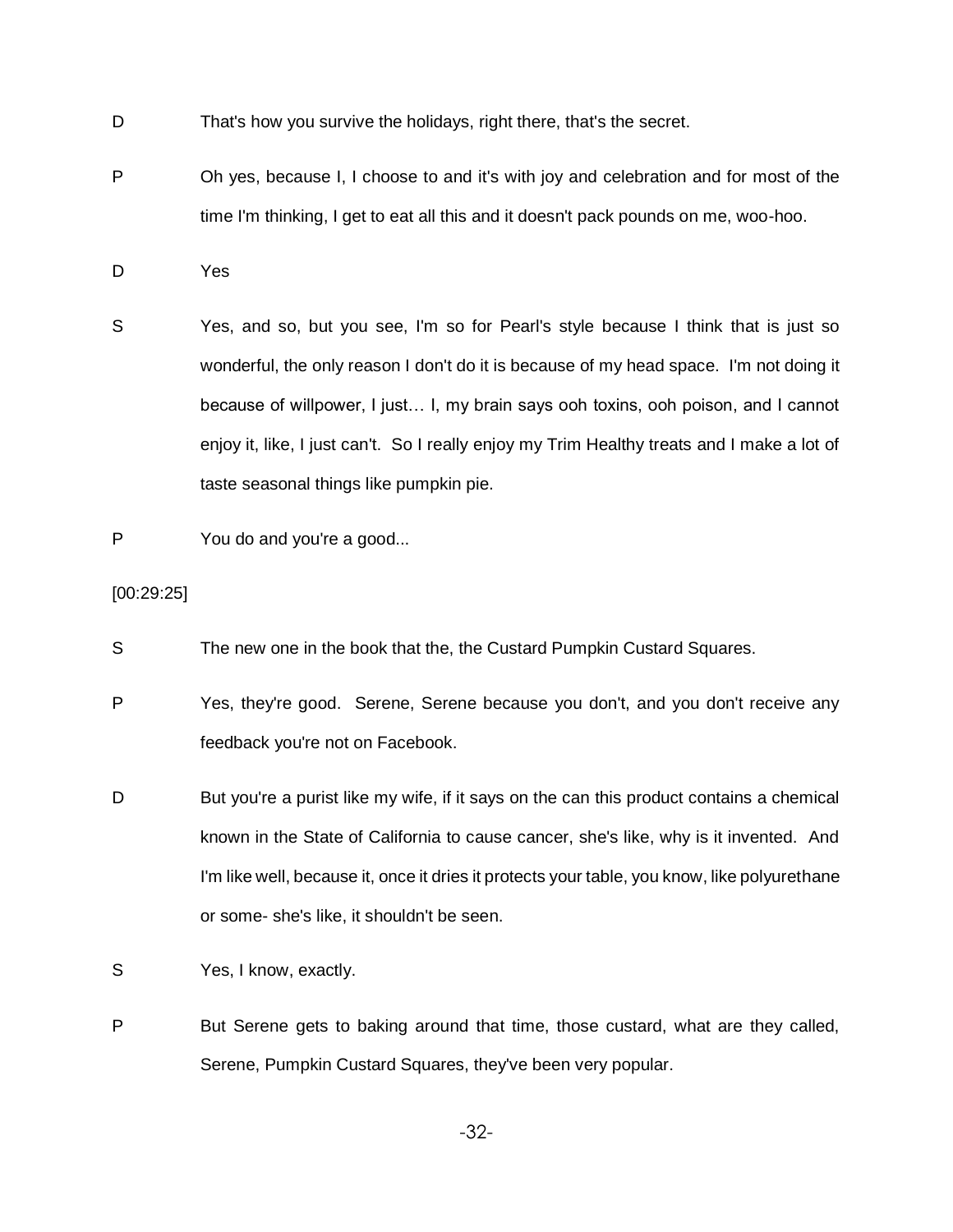- S Especially the light ones, I do that, I make those and, like, literally, my sense of freedom at that time of year is, I will make that…
- P You're baking every day.
- S And I will have it for breakfast, I will have it for a snack, I will, then I'll make a Pumpkin Pie Sipper and be tasting the flavours all day. I have Cranberry Wassail on the stove simmering and all the anise and the cinnamon and clove coming into the steaming air. I will be making all, I even make traditional plum pudding out of, like, flax and all that, kind of, stuff, and, like, steam it in the crock, I'll do the whole thing, I'm into Christmas.
- P She does, if you go to Serene's house from November to December it is Christmas paradise.
- S It's not all about the non-starchies and I go to Costco and I buy every cheese under the sun.
- P It is, like, full on so Christmas you can barely walk in the door from the decorations, from the smells, she just goes insane with it and it's fun, I love going to her house at Christmas.
- S So to me I am treating, I'm not eating my normal fare, Christmas time is so not normal fare. From Thanksgiving on through to the first week of the New Year, it's not normal fare. Like, I will definitely throw in non-starchy veggies and a good salad here.
- P And have a soup occasionally.
- S Oh yes, I will because that's just, you'll actually have a, it's kind of, like a built in thing when you eat healthy food. Within your body you have this built in thing when you're

-33-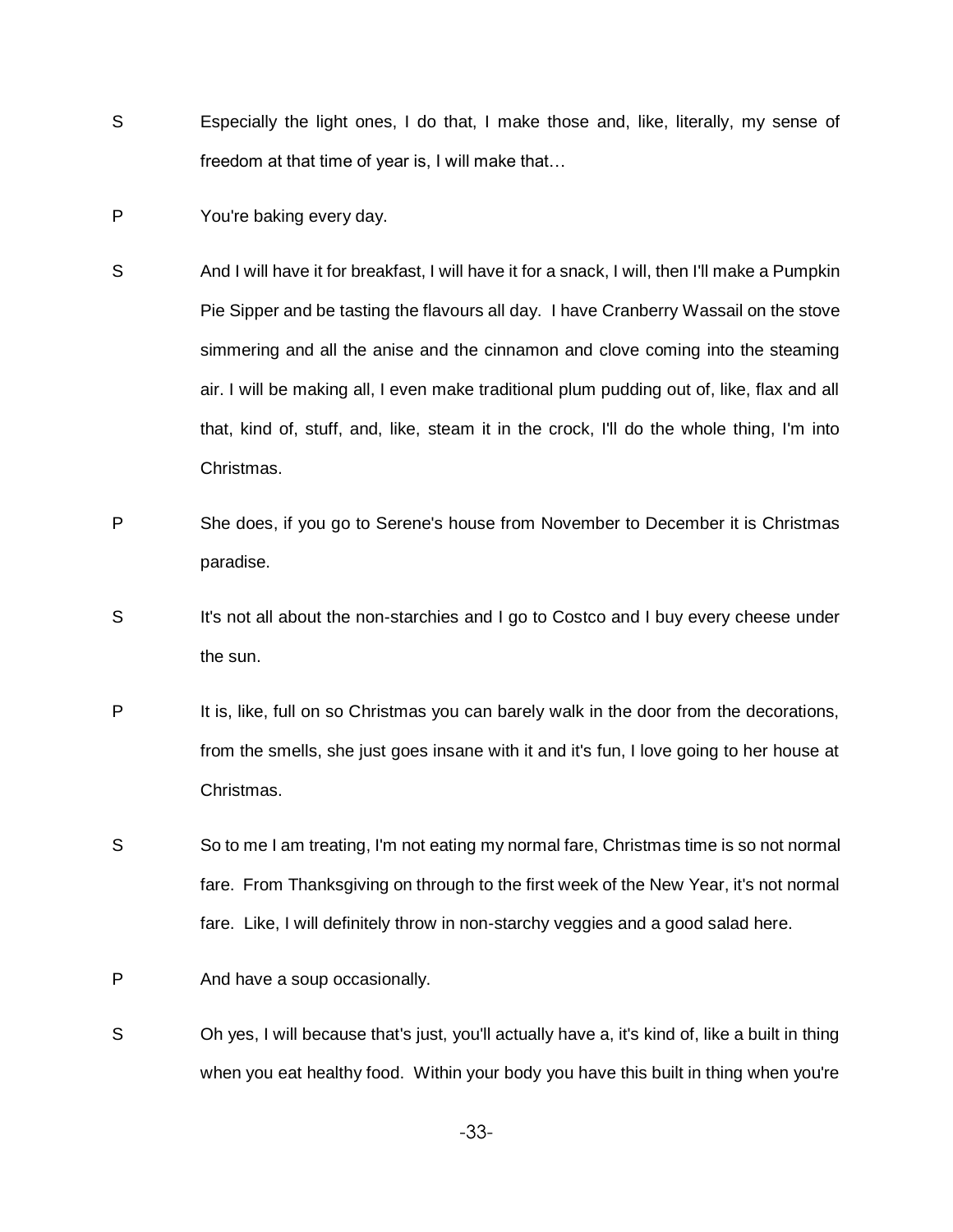like, I just need something light. Actually you just have these natural shut-offs and stuff like that, so yes I'll have that, but majorly, majorly I'm opening up the recipe books, which I normally don't, like, I'm opening up our Trim Healthy Tables and our Trim Healthy Cookbook, I will be, and the books from the past and I'll just be, like, baking, baking, baking, baking, baking.

P So Danny, what do you think, this is your first, actual first, because I guess you...

S Oh, the other thing that I let myself do is I let myself eat at 12 o' clock midnight and stuff, like normally during the year I think to myself, Serene, you're just hungry because you're tired, you just need to put your little self off to sleep and all that, but if I'm still up and I'm talking to relatives and friends, out will come another piece of Trim Healthy apple pie.

D But now you're, like, Serene, you're just hungry because it's Christmas.

- P Yes exactly, it's all rules go out the window. So what are you thinking Dan, it mean you're going to, what about this Christmas season, what do you, what are you thinking for yourself, are you going to stay true to your no sugar or you're going to maybe do my thing or do you feel like you could just, like, what, could you binge? Do you have that in you, are you scared of that or what are your thoughts?
- D Well, here's my thoughts, you said, you know, like your occasional anniversary tiramisu, etc, I may have an occasional Christmas Reese's Peanut Butter Cup, but you know what, I found that if I eat more than, these days, because at Halloween, you know, I had a Reese's Peanut Butter Cup and I had a belly ache.

P Really

-34-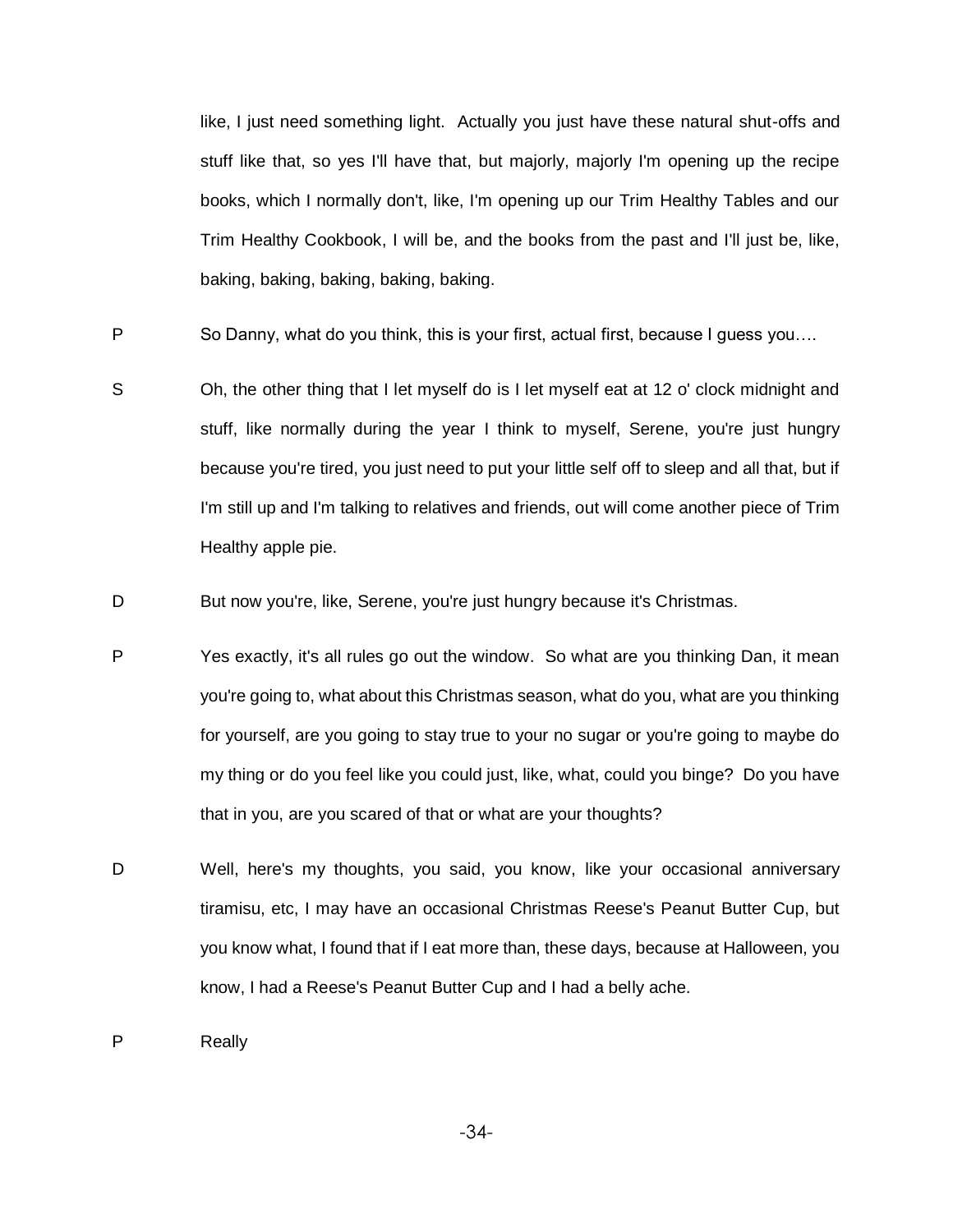| D | Yes, like, I felt it in my stomach, it was like an alien in my body. And it was just, and  |
|---|--------------------------------------------------------------------------------------------|
|   | then I laid down and I could feel it, like, move to that side                              |
| S | It's a parasite.                                                                           |
| D | Of my gut                                                                                  |
| S | I think half of it in his head too, but that's good, good for you.                         |
| D | Maybe so, maybe so but it just, I don't know, so I definitely am already conscious of      |
|   | the sugar and                                                                              |
| P | Do you think you'll just do it, if you do it, just a little and then go right back because |
|   | you can tell it does, it feels awful in your body?                                         |
| D | Yes I just get punished and also a Reese's Peanut Butter Cup used to be a very rich        |
|   | decadent savoury treat and now they taste really cheap to me.                              |
| P | Okay, yes.                                                                                 |
| D | And at first my thought was, oh the company is going downhill, but that not it, it's that  |
|   | my taste buds are going uphill.                                                            |

# [00:33:25]

- P And you have become accustomed to real quality food.
- D Yes and real, what real sweet taste like, like the sweetness of plain kefir, for example.
- S Yes I can agree to that.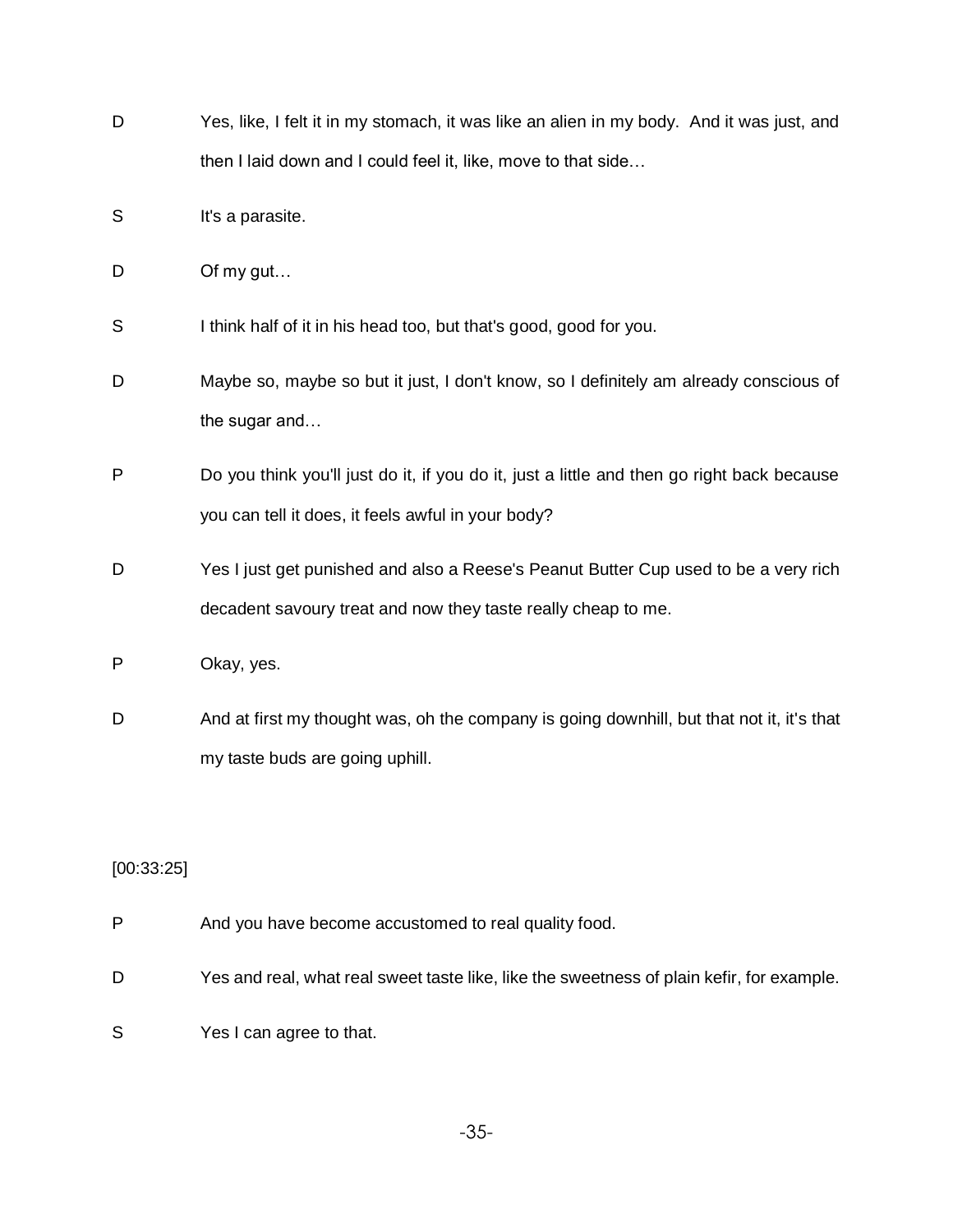- D And I think maybe I'll have a bag of the chocolate, the THM Chocolate Chips on hand just to…
- P We need to make sure you do.
- D Just to obsessively put one at a time, for an hour, in my mouth, no I'm just kidding.
- S I'm just thinking of something though, we have to say this, if we're going to help you with the season of temptation, and that is, go listen again if, if you need to, to the slowdown for the, the podcast that we did, what was it called, Pearl, I don't know…?
- P Yes it was called, the surprising thing to bust your stalls or something.
- S Oh you have a good memory.
- P Hey, we can give you the episode number. John, what was the episode number of the slowdown?
- S While he's looking the number up, I just want to say this, be present for every choice that you make to eat that bad piece of pie or be present even with the yummy THM Chocolate Double Layered Volcano Mudslide Muffin, be present because then you might just be so satisfied with the one piece you don't have to go back for the three. Because when we go to Christmas, that Christmas party, at Auntie Kate's, the week before, you notice the people that are sitting down and really enjoying their piece, they don't go back to the table very much. But the ones that are, like, standing up and they're talking to a million people and walking and scarfing....
- D The teenage boys
- P They keep going back.

-36-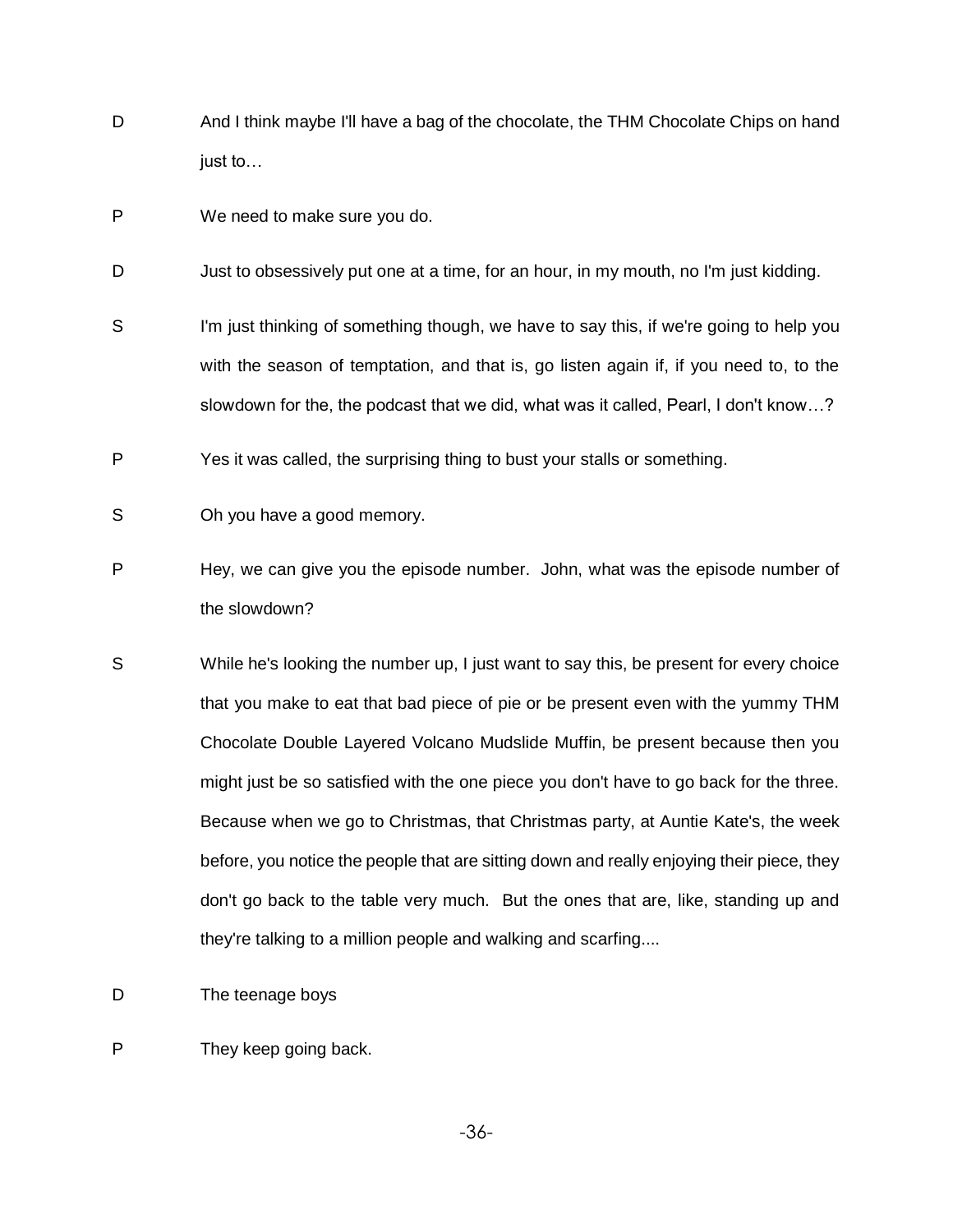- D The teenage boys want, like, nine pieces of cake.
- P Yes, so true, and that's what I tell my son, he doesn't know he's eaten, because he's eaten while he's actually standing at the fridge and wondering the next thing he's eating, he wolfed it down but…

[00:34:57]

- D Hey, are you ready for confessions from Hypocrite Dad?
- P Yes.
- D So, one night after Halloween or whatever....
- S How dare you say that word, Halloween.
- P Yes okay, that was it, but, Episode 39 was the slowdown and stop stressing one. Okay, you again Dan.
- D Yes-yes so, so one night after Halloween I found myself hiding in the corner eating the Reese's, this one, the Reese's I've been telling you about…
- P Is this recently or a year that have gone by?
- D No this was a week ago.
- P Okay, you were hiding. Okay.
- D I was hiding from my children because I want to be an example of solid eating and I'm hiding in the corner, like, wolfing down a Reese's Peanut Butter Cup, which I don't know if I chewed.
- P Exactly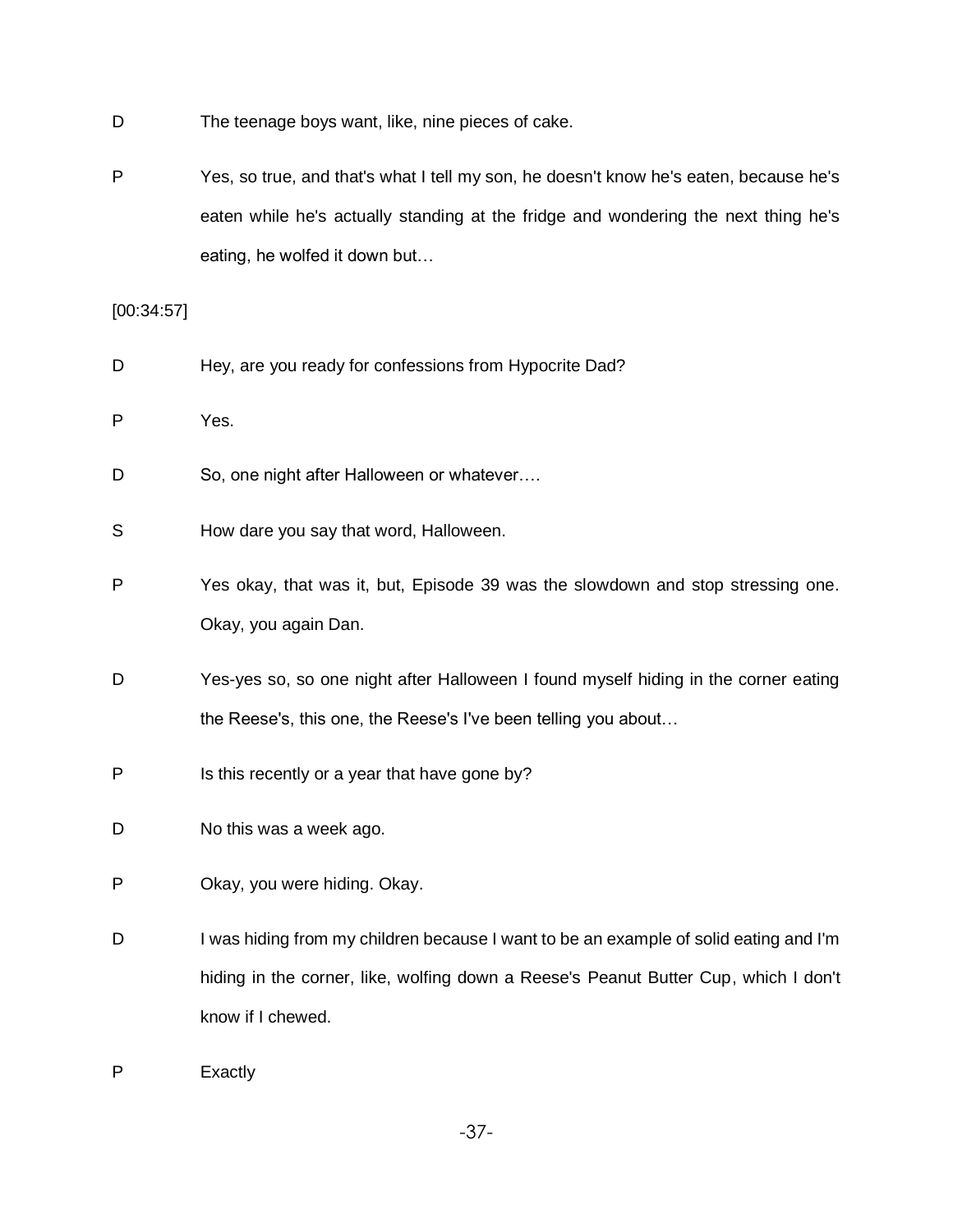D But think about the maniac inside my head, because it's, like, why am I swallowing this like a pill I'm not even enjoying it at this point, what's the purpose then.

P Exactly

- D If I'm not enjoying it.
- S And sometimes when you slow down and try and savour, like Danny said, you can't really savour cheap stuff without realising how cheap they are.

D Yes

- P I had noticed this too and now I practice this, Serene what you said, if I'm going to choose off-plan, I do slow down with it, because when I used to eat sugary things I'd feel so guilty, I'd eat them so fast and always end up with a stomach ache.
- D You eat fast, you're, kind of, sneaking it, even to yourself, you don't want your own eyes to see.
- P You don't want yourself to know you're doing it, so you then you eat more, because it's fast, you didn't realise you're eating it, give me two more pieces.
- D Yes

S Yes exactly.

- P Anyway, I think we're good, we covered it.
- S Yes, but I was going to say something and I, what was it...
- P Serene, put your face to the mic.
- S Yes, it was going to be another helpful tip...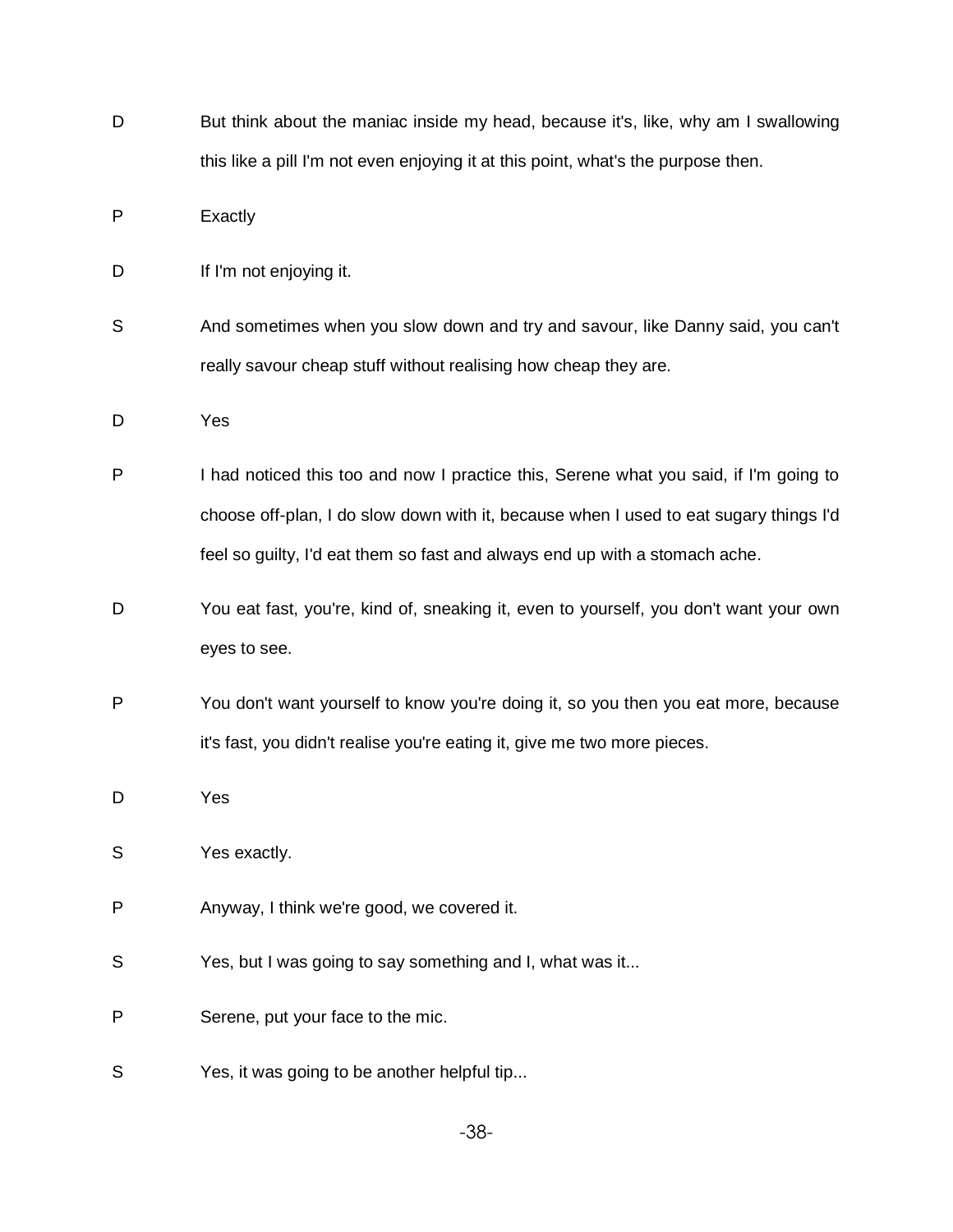- P Your brain is constrained.
- S It's like Danny, it's constrained.
- D Tell a joke.
- P It's gone, I think, I think it's pregnancy brain. I feel like we said everything nicely and summed it up.
- S Oh, yes, but I wanted... This is not what I forgot, but it's another thing, some of the beautiful pleasures of Christmas food are so perfectly on plan anyway, yummy roast of meat, like, just so done with the sage and the rosemary or whatever and yummy gravy done with the drippings and the fat, that's so on plan.
- P Yes, and I suggest this too...
- S And Crossovers are on plan on Christmas for everybody. We just want to give, we want to give, what do you call it when you give covering, you give...?
- P Blessing
- S Blessing, Crossovers are on plan anyway, because they're not spiking your blood sugar, they are on plan and even people trying to lose weight should throw them in occasionally, once every couple of months, to just be part of the juggle of the changeover of calories. But we want to say, blessing from us, for crossovers for Thanksgiving and Christmas, even if you're just beginning.
- P Exactly, but I do want to say this too, if you're going to know that you're a person that does, still wants to eat maybe some sugar stuff, some traditional foods, okay, here's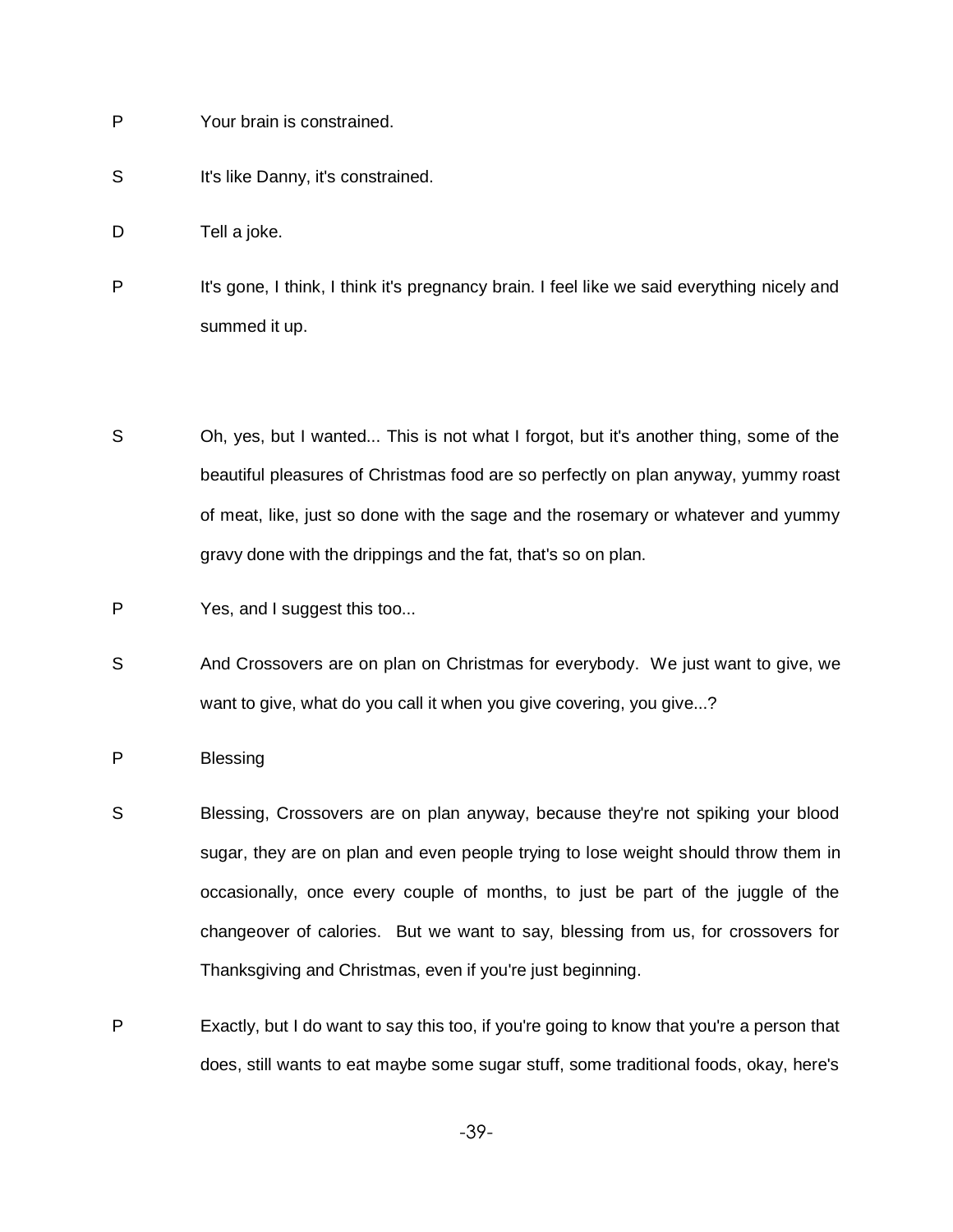a way to do it without really ruining your day. Still have a lot of THM foods there for your main, like the meat, of course it's wonderful, take this Taste of Home casserole from Trim Healthy Table 145, it's like your green-bean casserole, have that, maybe have some mashed cauliflower instead of mashed potato, have all those things and then maybe decide, okay, I'm going to have a piece of that pie, but I'm not going to have the white buns.

[00:38:13]

S So true

- P So you don't actually have to have the white buns and the mashed potato and the macaroni and cheese and the piece of pie and the potato chips, you see how you can do this.
- S That's so good.
- P You just pick and choose.
- S Yes and it's, kind of, fun and then you get to pick out what's your real, or your most favourite.
- P And then you actually feel great by the end of the day, because you, because you realise, this is what I feel, I'm, like, oh I indulged in both, I indulged in absolute health and I indulged in some traditional things but it didn't derail me.
- S And you're proud of yourself because you had a game plan and you were smart, you know, I love that. And I'm forgetting everything I want to say, it must be pregnancy brain thing, because I had so many things while you were talking just then. Oh but the other...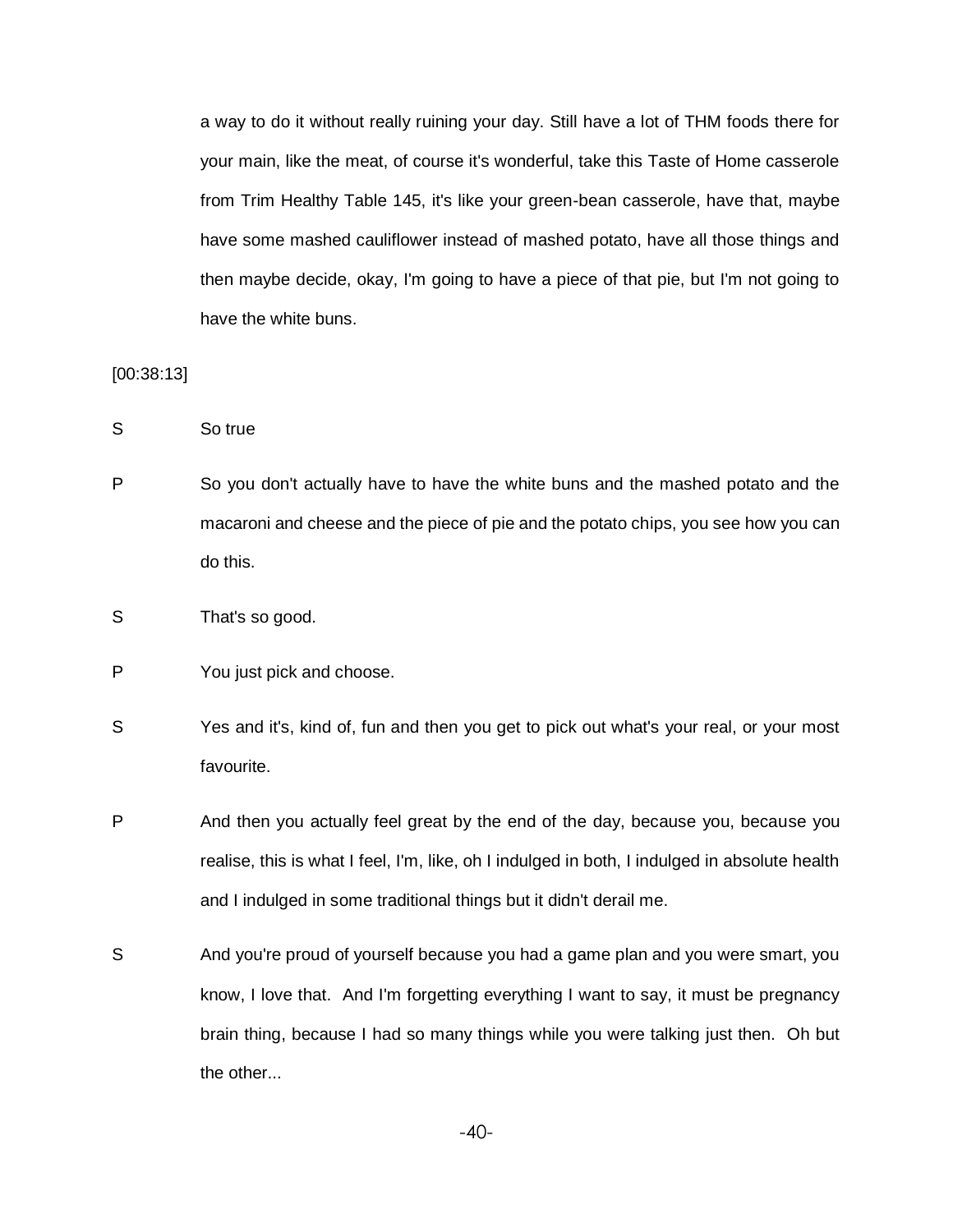- P Put your face near the microphone you're so terrible at doing that.
- D Just post them online tomorrow, on your social account.
- P We can do another, we can bring them next week, it will be too late, it will be after Thanksgiving, no it will be the day before Thanksgiving.
- S But-but-but, oh yes, but you could do, there's other things, but this wasn't the one I'd forgotten, it just came to mind.
- D I was going to tell a joke, but go ahead.
- S If you have issues, like you are a diabetic and you're just starting out and you really do have issues, hey, maybe you have a little gluccie pudding, chocolate pudding or something before you go to your Christmas party where you know you're going to have a slice of that pie. That's going to cut down the speed with which that sugar enters your bloodstream and it's going to really help, it's going to help with how many, how much insulin stores, how much fat...
- P Exactly, that's a good tip.
- S And also, Pearl, what you and I do too is we never arrive at Christmas parties where there's cheap food starved.

P No

- S We actually have a protein rich snack before we go, like a handful, let's keep it Christmassy, a handful of our favourite snack such as some roasted nuts and a bit of Gouda cheese, I would still love me some cheese.
- P We're still splurging here, right.

-41-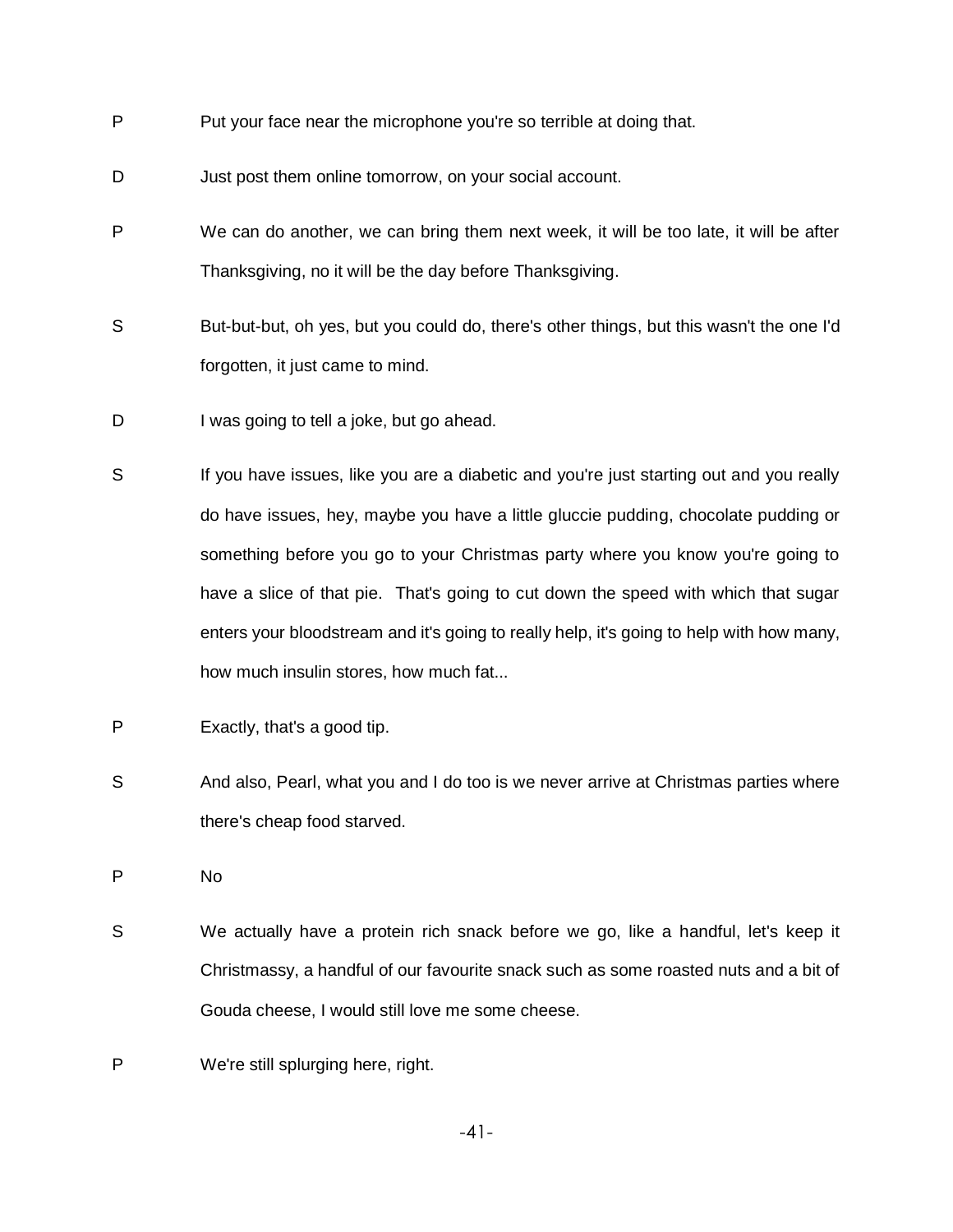D That's a key point.

- S But we go with that protein satiating a lot of our psycho, like, rabid hungers, that when we get there we can make those smart decisions for the one piece of pie.
- P Can we talk about alcoholic drinks, it's a big thing during these holidays and we actually need to do a whole PODdy on that.
- S And don't hate us and don't send us letters if you don't believe in all that stuff.
- P But all I'm saying is... No, you don't have to have alcohol, but avoid the sweet alcoholic drinks, if you're going to have some, the dry red wine, you know, that is fine, obviously don't overdo it, there's health problems if you do, but they, they will be fine for you, they're not going to spike your blood sugar and you can have them with your meals, they actually make you slow down too.
- S **Exactly**
- P Okay.
- D Boys and girls, thank you for constraining the past 40 minutes of your day with us.
- P Oh gosh
- S I bet you they're not constrained though, I bet you they're already writing letters for Halloween, against Halloween, why I should hate Christmas, trying to turn me into an anti-Christmas girl and all that. I bet you they're already writing
- P Well, not all of them Serene.
- S No-no-no, see they're going to write letters saying they're not.